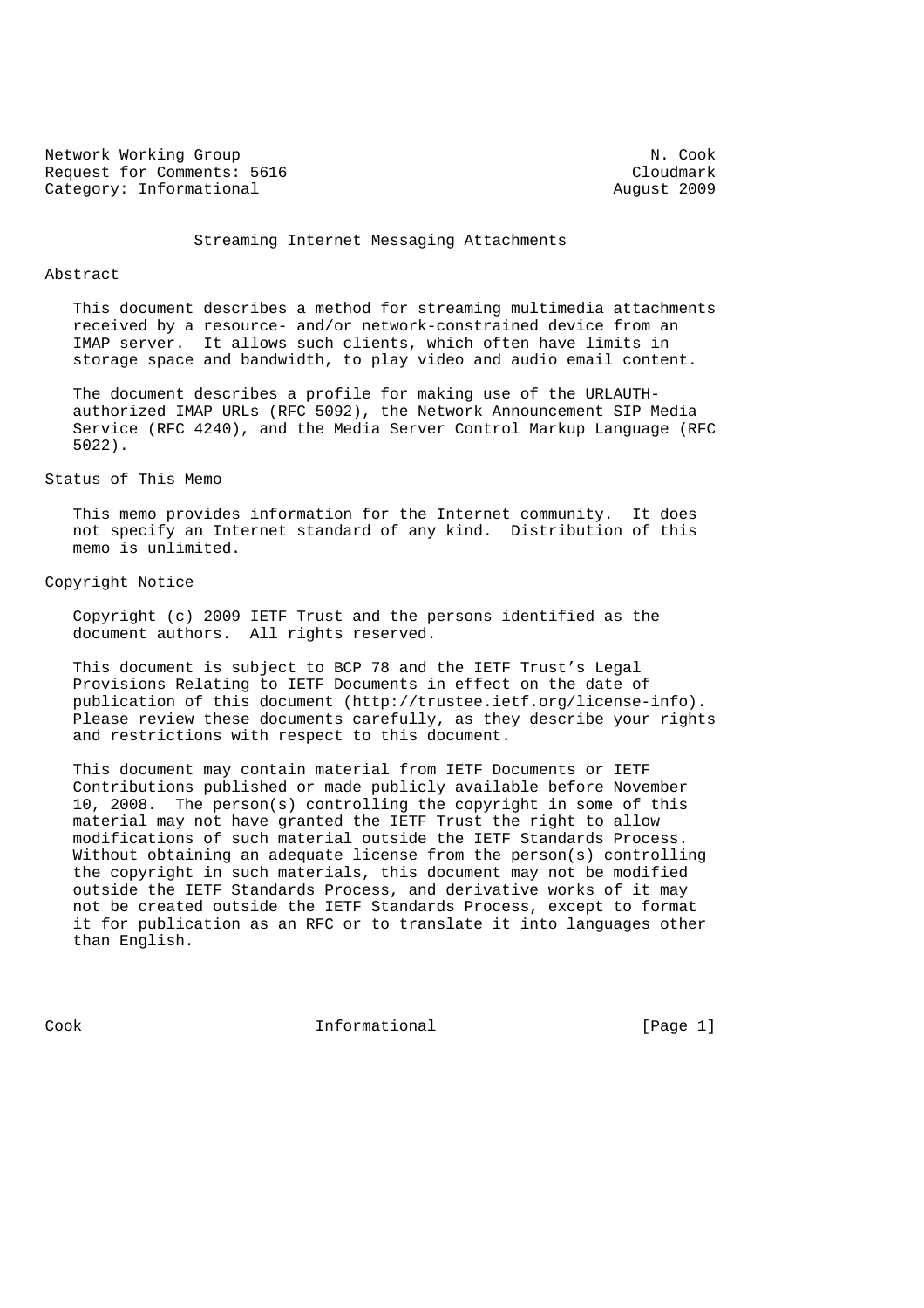Table of Contents

|                                                                                                                                                                                                                                                             |  |  | -2            |  |  |  |  |
|-------------------------------------------------------------------------------------------------------------------------------------------------------------------------------------------------------------------------------------------------------------|--|--|---------------|--|--|--|--|
| Conventions Used in This Document<br>2.                                                                                                                                                                                                                     |  |  |               |  |  |  |  |
| $\mathcal{R}$<br>Mechanism<br>. The contract of the contract of the contract of the contract of the contract of the contract of the contract of the contract of the contract of the contract of the contract of the contract of the contract of the contrac |  |  | $\mathcal{R}$ |  |  |  |  |
| Overview of Mechanism<br>3 1                                                                                                                                                                                                                                |  |  | 3             |  |  |  |  |
| 3.2.                                                                                                                                                                                                                                                        |  |  | 5             |  |  |  |  |
| 3.3. Client Use of GENURLAUTH Command                                                                                                                                                                                                                       |  |  | 7             |  |  |  |  |
| 3.4. Client Determination of Media Server Capabilities 9                                                                                                                                                                                                    |  |  |               |  |  |  |  |
| 3.5. Client Use of the Media Server Announcement Service 10                                                                                                                                                                                                 |  |  |               |  |  |  |  |
| Media Negotiation and Transcoding 11<br>3.6.                                                                                                                                                                                                                |  |  |               |  |  |  |  |
| Client Use of the Media Server MSCML IVR Service 13<br>3.7.                                                                                                                                                                                                 |  |  |               |  |  |  |  |
| Media Server Use of IMAP Server 17<br>3.8.                                                                                                                                                                                                                  |  |  |               |  |  |  |  |
|                                                                                                                                                                                                                                                             |  |  |               |  |  |  |  |
| 3.9.1. Announcement Service Protocol Diagram 18                                                                                                                                                                                                             |  |  |               |  |  |  |  |
| 3.9.2. IVR Service Protocol Diagram 19                                                                                                                                                                                                                      |  |  |               |  |  |  |  |
| Security Considerations 21<br>4.                                                                                                                                                                                                                            |  |  |               |  |  |  |  |
| 5.                                                                                                                                                                                                                                                          |  |  |               |  |  |  |  |
| Digital Rights Management (DRM) Issues 24<br>б.                                                                                                                                                                                                             |  |  |               |  |  |  |  |
| Deployment Considerations 24<br>$7$ .                                                                                                                                                                                                                       |  |  |               |  |  |  |  |
| 8.                                                                                                                                                                                                                                                          |  |  |               |  |  |  |  |
| 9                                                                                                                                                                                                                                                           |  |  |               |  |  |  |  |
|                                                                                                                                                                                                                                                             |  |  |               |  |  |  |  |
|                                                                                                                                                                                                                                                             |  |  |               |  |  |  |  |
| 10.1. Normative References 26                                                                                                                                                                                                                               |  |  |               |  |  |  |  |
|                                                                                                                                                                                                                                                             |  |  | 28            |  |  |  |  |

# 1. Introduction

 Email clients on resource- and/or network-constrained devices, such as mobile phones, may have difficulties in retrieving and/or storing large attachments received in a message. For example, on a poor network link, the latency required to download the entire attachment before displaying any of it may not be acceptable to the user. Conversely, even on a high-speed network, the device may not have enough storage space to secure the attachment once retrieved.

 For certain media, such as audio and video, there is a solution: the media can be streamed to the device, using protocols such as RTP [RTP]. Streaming can be initiated and controlled using protocols such as SIP [SIP] and particularly the media server profiles as specified in RFC 4240 [NETANN] or MSCML [MSCML]. Streaming the media to the device addresses both the latency issue, since the client can start playing the media relatively quickly, and the storage issue, since the client does not need to store the media locally. A tradeoff is that the media cannot be viewed/played when the device is offline.

Cook Informational [Page 2]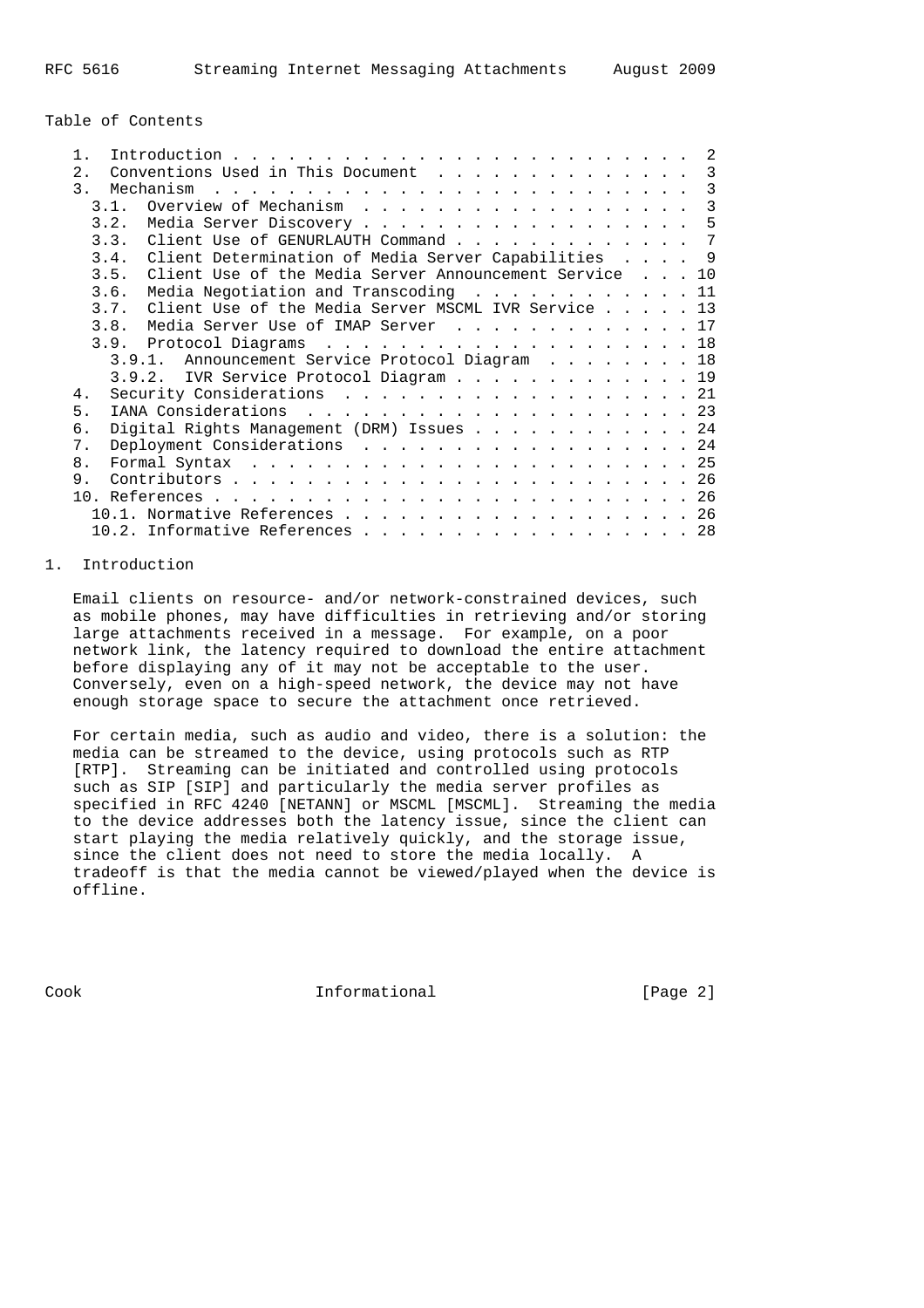Examples of the types of media that would benefit from the ability to stream to the device include:

- o Voice or video mail messages received as an attachment
- o Audio clips such as ring tones received as an attachment
- o Video clips, such as movie trailers, received as an attachment

 The client may wish to present the user with the ability to use simple "VCR-style" controls such as pause, fast-forward, and rewind. In consideration of this, the document presents two alternatives for streaming media -- a simple mechanism that makes use of the announcement service of RFC 4240, and a more complex mechanism which allows VCR controls, based on MSCML (RFC 5022) [MSCML]. The choice of which mechanism to use is up to the client; for example, it may be based on limitations of the client or the configured media server. This document presents suggestions for determining which of these streaming services are available.

2. Conventions Used in This Document

 The key words "MUST", "MUST NOT", "REQUIRED", "SHALL", "SHALL NOT", "SHOULD", "SHOULD NOT", "RECOMMENDED", "MAY", and "OPTIONAL" in this document are to be interpreted as described in RFC 2119 [KEYWORDS].

 In examples, "C:" and "S:" indicate lines sent by the client and server, respectively. If a single "C:" or "S:" label applies to multiple lines, then some of the line breaks between those lines are for editorial clarity only and may not be part of the actual protocol exchange.

3. Mechanism

### 3.1. Overview of Mechanism

 The proposed mechanism for streaming media to messaging clients is a profile for making use of several existing mechanisms, namely:

- o IMAP URLAUTH Extension [URLAUTH] Providing the ability to generate an IMAP URL that allows access by external entities to specific message parts, e.g., an audio clip.
- o URLFETCH Binary Extension [URLFETCH\_BINARY] Providing the ability to specify BINARY and BODYPARTSTRUCTURE arguments to the URLFETCH command.

Cook Informational [Page 3]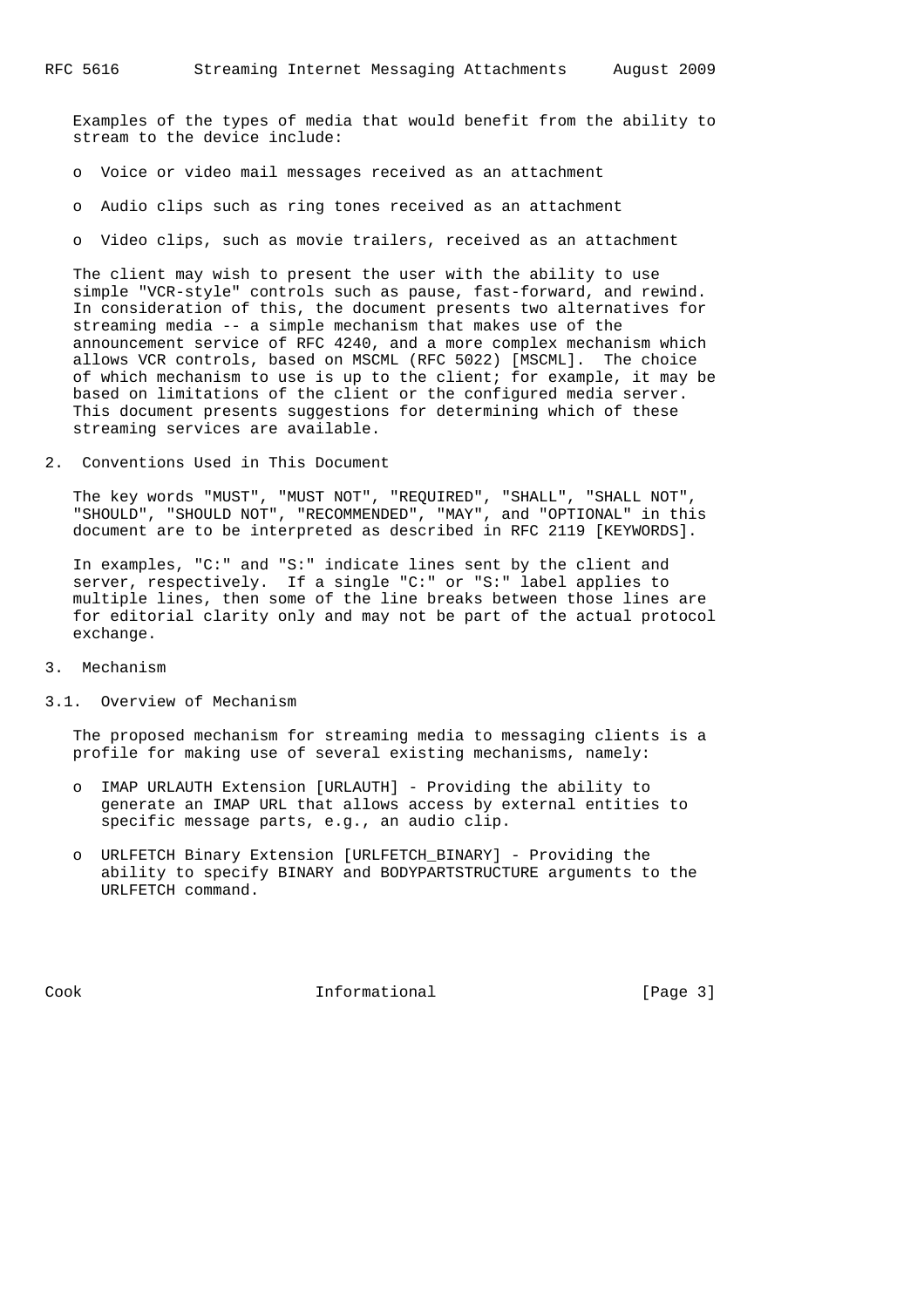- o Media Server Announcement Service (RFC 4240) [NETANN] Providing the ability for a media server to stream media using a reference provided by the media server client in a URL.
- o Media Server Interactive Voice Response (IVR) Service (RFC 5022) [MSCML] - Providing the ability to stream media as above, but with VCR-style controls.

The approach is shown in the following figure:



Figure 1: Proposed Mechanism

The proposed mechanism has the following steps:

- (1) The client determines from MIME headers of a particular message that a particular message part (attachment) should be streamed to the user. Note that no assumptions are made about how/when/if the client contacts the user of the client about this decision. User input may be required in order to initiate the proposed mechanism.
- (2) The client constructs an IMAP URL referencing the message part, and uses the GENURLAUTH [URLAUTH] command to generate a URLAUTH authorized IMAP URL.
- (3) The client connects to a SIP Media Server using the announcement service as specified in RFC 4240 [NETANN], or the IVR service as specified in RFC 5022 [MSCML], and passes the URLAUTH-authorized URL to the media server.

Cook Informational [Page 4]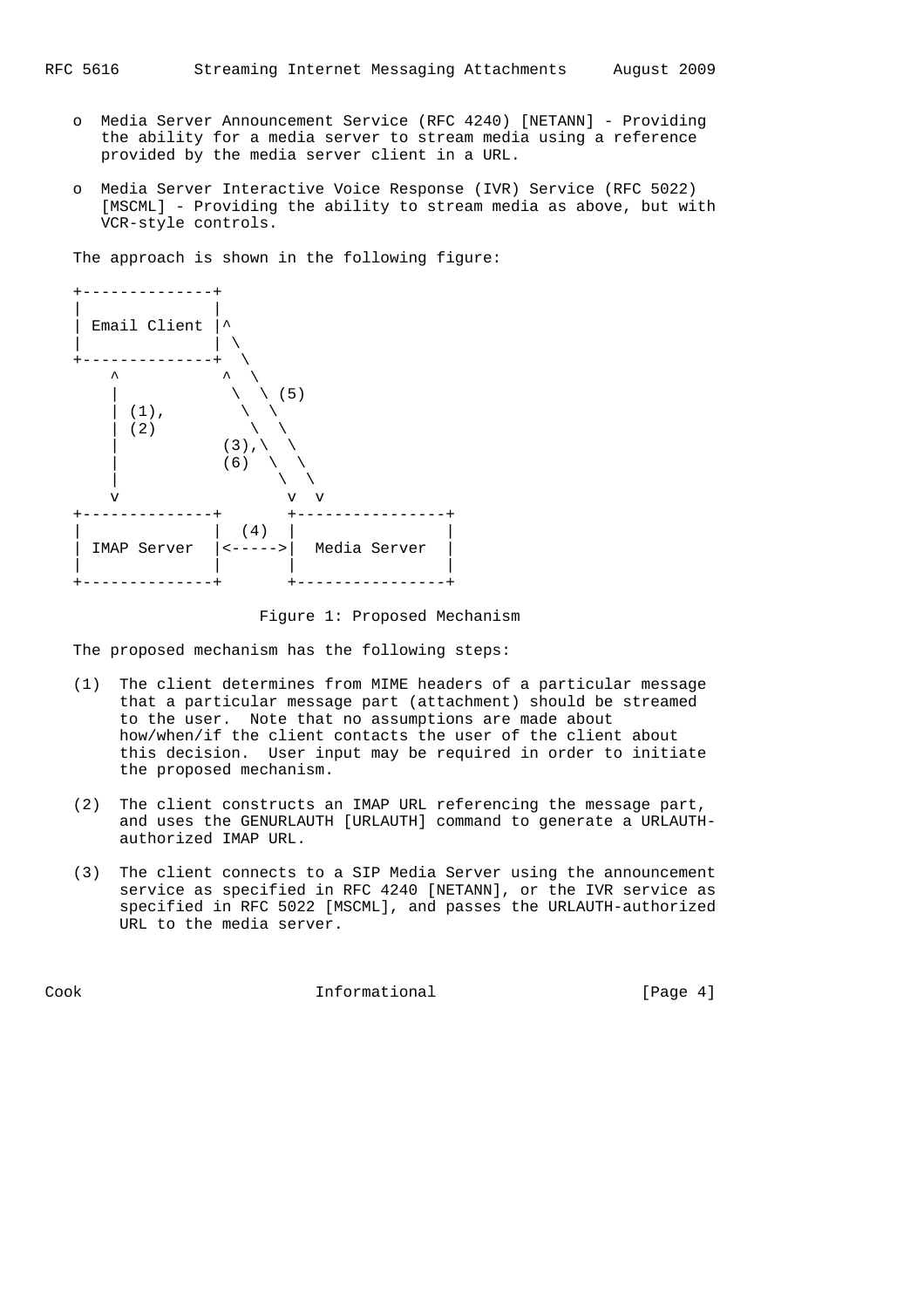- (4) The media server connects to the IMAP server specified in the referenced URL, and uses the IMAP URLFETCH [URLAUTH] command to retrieve the message part.
- (5) The media server streams the retrieved message part to the client using RTP [RTP].
- (6) The media server or the client terminates the media streaming, or the streaming ends naturally. The SIP session is terminated by either client or server.

 It should be noted that the proposed mechanism makes several assumptions about the mobile device, as well as available network services, namely:

- o The mobile device is provisioned with, or obtains via some dynamic mechanism (see Section 3.2), the location of a media server which supports either RFC 4240 [NETANN] and/or RFC 5022 [MSCML].
- o The media server(s) used by the mobile device support the IMAP URL [IMAPURL] scheme for the announcement and/or IVR services.
- o The IMAP server used by the mobile device supports generating anonymous IMAP URLs using the URLAUTH mechanism as well as the IMAP URLFETCH BINARY [URLFETCH\_BINARY] extension.
- 3.2. Media Server Discovery

 This section discusses possibilities for the automatic discovery of suitable media servers to perform streaming operations, and provides for such a mechanism using the IMAP METADATA [METADATA] extension.

 There are two possibilities for clients with regard to determining the hostname and port number information of a suitable media server:

- 1. No discovery of media servers is required: clients are configured with suitable media server information in an out-of-band manner.
- 2. Discovery of media servers is required: clients use a discovery mechanism to determine a suitable media server that will be used for streaming multimedia message parts.

 There are several scenarios where media server discovery would be a requirement for streaming to be successful:

o Client is not configured with the address of any media servers.

Cook Informational [Page 5]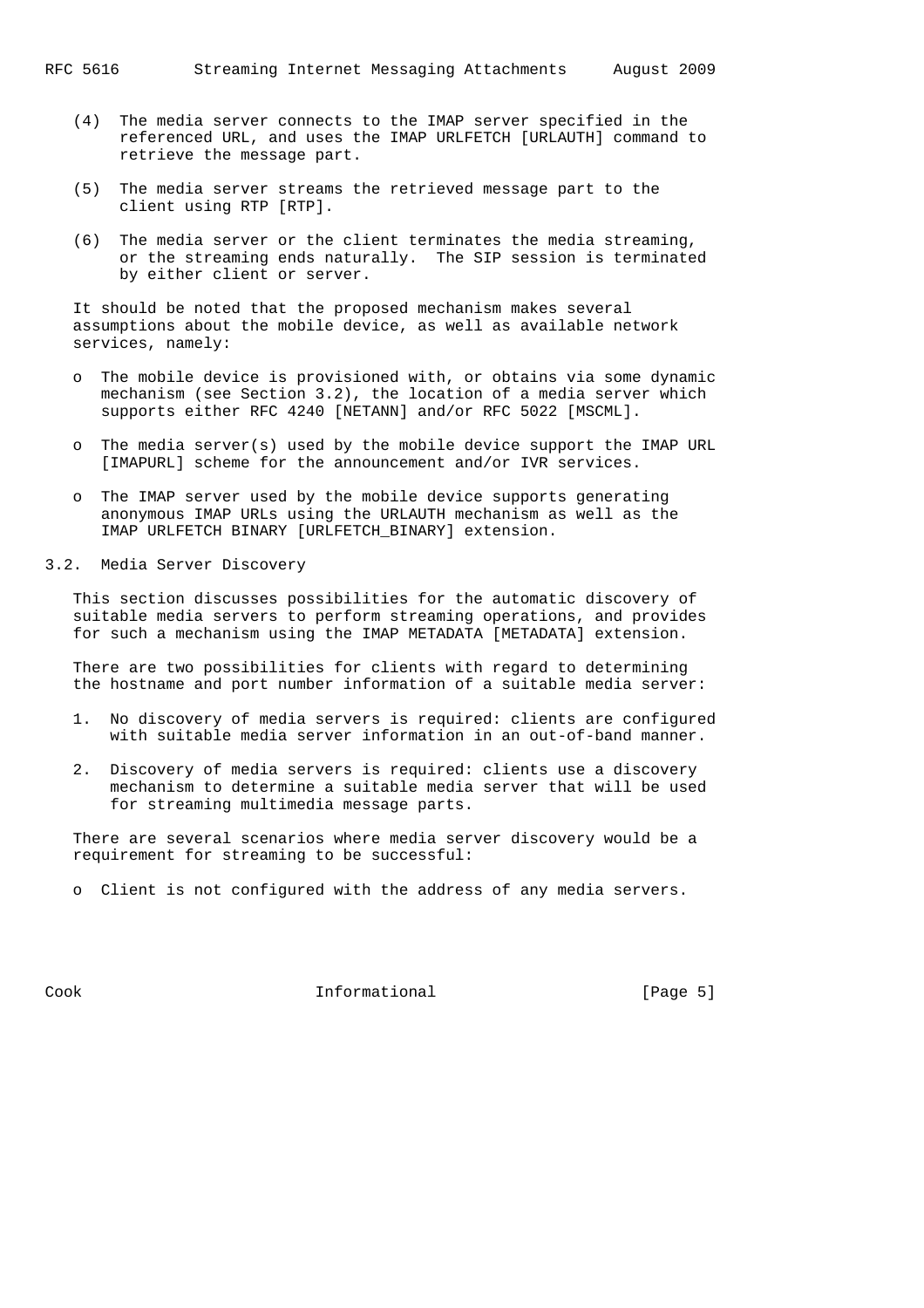o Client is configured with the address of one or more media servers, but the IMAP server is configured to only accept URLFETCH requests from specific media servers (for security or site policy reasons), and thus streaming would fail due to the media server not being able to retrieve the media from the IMAP server.

 There is also a scenario where media server discovery would improve the security of the streaming mechanism, by avoiding the use of completely anonymous URLs. For example, the client could discover a media server address that was an authorized user of the IMAP server for streaming purposes, which would allow the client to generate a URL, which was secure in that it could \*only\* be accessed by an entity that is trusted by the IMAP server to retrieve content. The issue of trust in media servers is discussed more fully in Section 4.

 This document describes using the IMAP METADATA [METADATA] extension, via the use of a server entry that provides the contact information for suitable media servers for use with the IMAP server. Media Server discovery is optional: clients are free to use pre-configured information about media servers, or to fall back to pre-configured information if they encounter IMAP servers that do not support either the METADATA extension or the proposed entry, or that do not provide a value for the entry.

 A METADATA entry with the name of "/shared/mediaServers" is used to store the locations of suitable media servers known to the IMAP server. The entry is formatted according to the formalSyntax specified in Section 8. This consists of a tuple of a URI and optional "stream" string, where the URI is surrounded by <> symbols, the URI and "stream" are separated using a colon ":", and tuples are separated using a ";".

 The "stream" string (c.f. the "stream" access identifier from [ACCESSID]) is used to identify media servers capable of connecting to the IMAP server as users authorized to retrieve URLs constructed using the "stream" access identifier. It indicates that the client MUST create the content URI using the "stream" access identifier. See Section 3.3 for a description of how the client should make use of the access identifier when generating IMAP URLs.)

 Example values of the /shared/mediaServers METADATA entry (N.B. Any line-wrapping below is for the purpose of clarity):

 "<sip:ivr@ms.example.net:5060>:stream;<sip:annc@ ms1.example.net:5060>;<sips:ivr@ms2.example.net:5061>"

 "<sip:ivr@192.0.2.40:5060>;<sip:192.0.2.41:5060>;<sips:annc@ 192.0.2.42:5060>:stream"

Cook Informational [Page 6]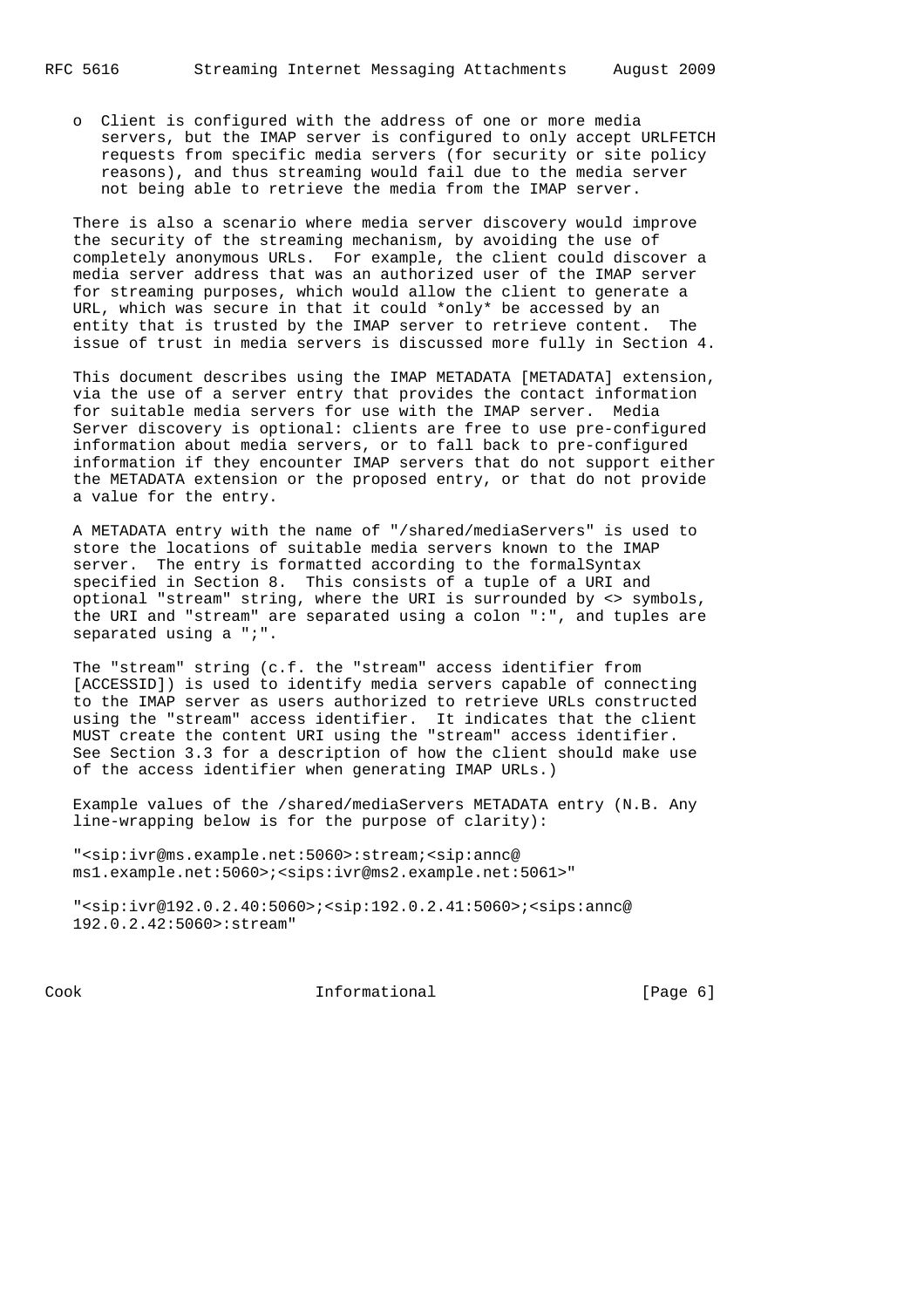It should be noted that the URI specified in the ABNF (in Section 8) is generic, i.e., not restricted to SIP URIs; however, this document only specifies how to make use of SIP URIs. Additionally, the "userinfo" (known as the "service indicator" in RFC 4240 and RFC 4722) component of the URI is optional; if specified, it gives the client additional information about the media server capabilities. For example, a "userinfo" component of "annc" indicates that the media server supports RFC 4240, and "ivr" indicates support for RFC 4722. Section 3.4 further describes how clients should behave if the "userinfo" component is not present.

 Clients SHOULD parse the value of the /shared/mediaServers entry, and contact a media server using one of the returned URIs. The servers are returned in order of preference as suggested by the server; however, it is left to the client to decide if a different order is more appropriate when selecting the media server(s) to contact, as well as the selection of alternates under failure conditions.

 Administrators configuring the values of the /shared/mediaServers entry, who do not know the capabilities of the media servers being configured, SHOULD NOT include a "userinfo" component as part of the URI. In that case, the client will determine which service to use as specified in Section 3.4. Note that if a media server supports multiple services, a URI with the appropriate userinfo component SHOULD be configured for each service.

 Note that even though the media server address can be discovered dynamically, it is assumed that the necessary security arrangements between the client and the media server already exist. For example, the media server could use SIP digest authentication to provide access only to authenticated clients; in this case, it is assumed the username and password have already been set up. Likewise, if the client wants to authenticate the media server using, e.g., TLS and certificates, it is assumed the necessary arrangements (trust anchors and so on) already exist. In some deployments, the clients and media servers may even be willing to rely on the security of the underlying network, and omit authentication between the client and the media server entirely. See Section 4 for more details.

3.3. Client Use of GENURLAUTH Command

 The decision to make use of streaming services for a message part will usually be predicated on the content type of the message part. Using the capabilities of the IMAP FETCH command, clients determine the MIME [MIME] Content-Type of particular message parts, and based on local policies or heuristics, they decide whether streaming for that message part will be attempted.

Cook Informational [Page 7]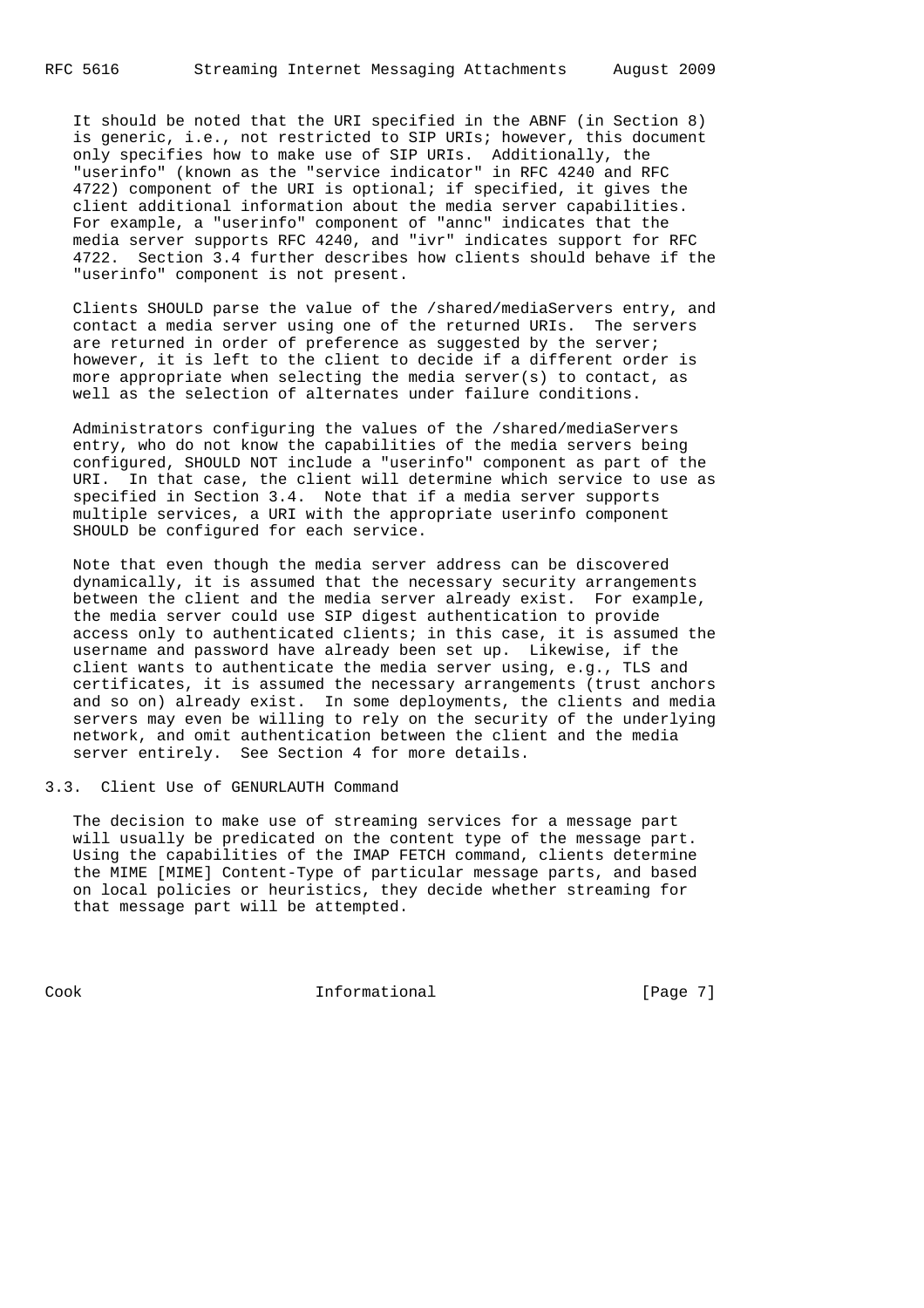Once the client has determined that a particular message part requires streaming, the client generates an IMAP URL that refers to the message part according to the method described in RFC 5092 [IMAPURL]. The client then begins the process of generating an URLAUTH URL by appending ";EXPIRE=<datetime>" and ";URLAUTH=<access>" to the initial URL.

 The ";EXPIRE=<datetime>" parameter is optional; however, it SHOULD be used, since the use of anonymous URLAUTH-authorized URLs is a security risk (see Section 4), and it ensures that at some point in the future, permission to access that URL will cease. IMAP server implementors may choose to reject anonymous URLs that are considered insecure (for example, with an EXPIRE date too far in the future), as a matter of local security policy. To prevent this from causing interoperability problems, IMAP servers that implement this profile MUST NOT reject GENURLAUTH commands for anonymous URLs on the basis of the EXPIRE time, if that time is equal to, or less than, 1 hour in the future.

 The <access> portion of the URLAUTH URL MUST be 'stream' (see [ACCESSID]) if an out-of-band mechanism or the media server discovery mechanism discussed in Section 3.2 specifies that the media server is an authorized user of the IMAP server for the purposes of retrieving content via URLFETCH. Without specific prior knowledge of such a configuration (either through the discovery mechanism described in this document, or by an out-of-band mechanism), the client SHOULD use the 'stream' access identifier, which will cause streaming to fail if the media server is not an authorized user of the IMAP server for the purposes of streaming.

 However, if the client wishes to take the risk associated with generating a URL that can be used by any media server (see Section 4), it MAY use 'anonymous' as the <access> portion of the URLAUTH URL passed to the GENURLAUTH command. For example, the client may have been pre-configured with the address of media servers in the local administrative domain (thus implying a level of trust in those media servers), without knowing whether those media servers have a pre-existing trust relationship with the IMAP server to be used (which may well be in a different administrative domain). See Section 4 for a full discussion of the security issues.

 The client uses the URL generated as a parameter to the GENURLAUTH command, using the INTERNAL authorization mechanism. The URL returned by a successful response to this command will then be passed to the media server. If no successful response to the GENURLAUTH command is received, then no further action will be possible with respect to streaming media to the client.

Cook Informational [Page 8]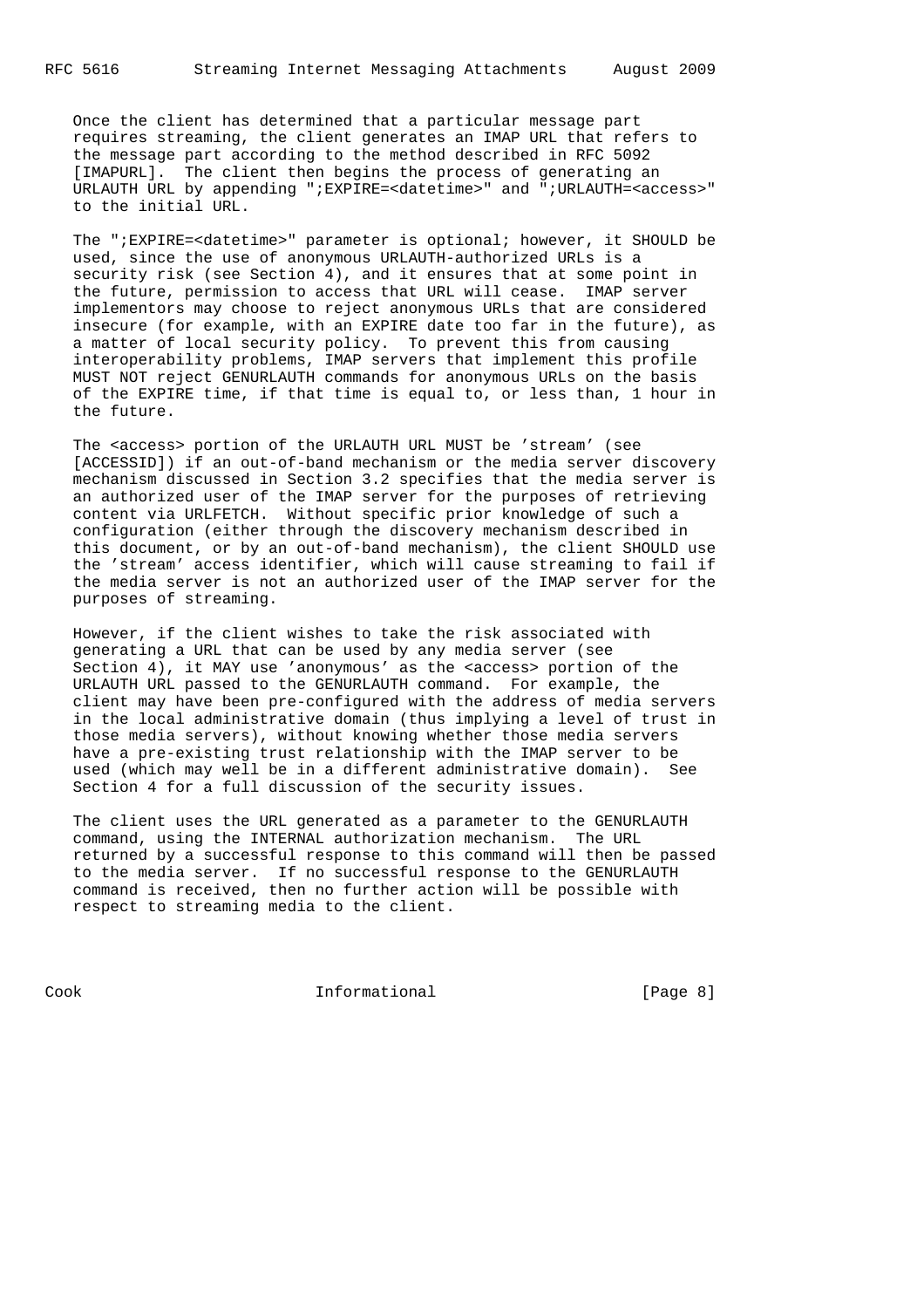Examples:

 C: a122 UID FETCH 24356 (BODYSTRUCTURE) S: \* 26 FETCH (BODYSTRUCTURE (("TEXT" "PLAIN" S: ("CHARSET" "US-ASCII") NIL S: NIL "7BIT" 1152 23)("VIDEO" "MPEG" NIL NIL "BASE64" 655350)) UID 24356) S: a122 OK FETCH completed. C: a123 GENURLAUTH "imap://joe@example.com/INBOX/;uid=24356/; section=1.2;expire=2006-12-19T16:39:57-08:00; urlauth=anonymous" INTERNAL S: \* GENURLAUTH "imap://joe@example.com/INBOX/;uid=24356/; section=1.2;expire=2006-12-19T16:39:57-08:00; urlauth=anonymous: internal:238234982398239898a9898998798b987s87920" S: a123 OK GENURLAUTH completed

 C: a122 UID FETCH 24359 (BODYSTRUCTURE) S: \* 27 FETCH (BODYSTRUCTURE (("TEXT" "PLAIN" S: ("CHARSET" "US-ASCII") NIL S: NIL "7BIT" 1152 23)("AUDIO" "G729" NIL NIL "BASE64" 87256)) UID 24359) S: a122 OK FETCH completed. C: a123 GENURLAUTH "imap://joe@example.com/INBOX/;uid=24359/; section=1.3;expire=2006-12-19T16:39:57-08:00; urlauth=stream" INTERNAL S: \* GENURLAUTH "imap://joe@example.com/INBOX/;uid=24359/; section=1.3;expire=2006-12-20T18:31:45-08:00; urlauth=stream: internal:098230923409284092384092840293480239482" S: a123 OK GENURLAUTH completed

3.4. Client Determination of Media Server Capabilities

 Once an authorized IMAP URL has been generated, it is up to the client to pass that URL to a suitable media server that is capable of retrieving the URL via IMAP, and streaming the content to the client using the RTP [RTP] protocol.

 This section specifies the behavior of clients that have not determined (either statically through configuration, or dynamically through a discovery process as discussed in Section 3.2), the capabilities of the media server with respect to the services (i.e., RFC 4240 or 5022) supported by that media server. Clients that have determined those capabilities should use the mechanisms described in Sections 3.5 or 3.7, as appropriate.

Cook Informational [Page 9]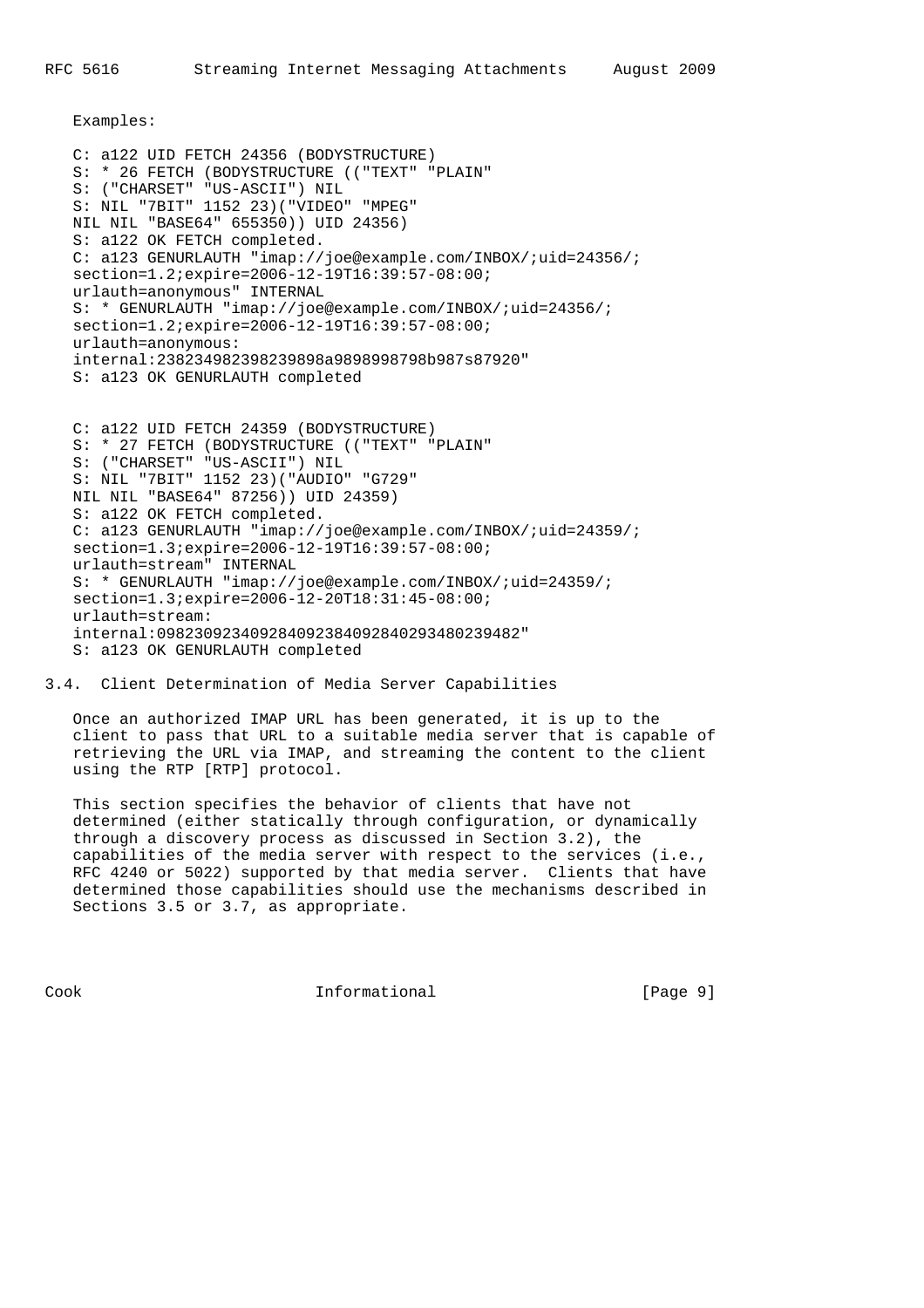If the client supports the MSCML IVR service, then it SHOULD attempt to contact the media server using the MSCML protocol by sending a SIP INVITE that has the service indicator "ivr".

 Assuming the media server responds to the INVITE without error, the client can carry on using the MSCML IVR service as specified in Section 3.7. If the media server responds with an error indicating that the "ivr" service is not supported, then if the client supports it, the client SHOULD attempt to contact the media server using the announcement service, as described in Section 3.5.

 The following example shows an example SIP INVITE using the "ivr" service indicator:

 C: INVITE sip:ivr@ms2.example.com SIP/2.0 < SIP Header fields omitted for reasons of brevity >

3.5. Client Use of the Media Server Announcement Service

 Assuming the client or media server does not support use of the MSCML protocol, the media server announcement service is used, as described in RFC 4240 [NETANN]. This service allows the client to send a SIP INVITE to a special username ('annc') at the media server (the "announcement" user), supplying the URL obtained as per Section 3.3.

 The SIP INVITE is constructed as shown in the examples below; note that as per RFC 4240, the play parameter is mandatory and specifies the authorized IMAP URL to be played.

 Examples of valid SIP INVITE URIs sent to the media server announcement service:

 C: sip:annc@ms2.example.net; play=imap:%2F%2Fjoe@example.com%2FINBOX%2F%3Buid%3D24356%2F%3Bsection %3D1.2%3Bexpire%3D2006-12-19T16:39:57-08:00%3Burlauth%3Danonymous: internal:238234982398239898a9898998798b987s87920

 C: sip:annc@ms1.example.net; play=imap:%2F%2Ffred@ example.com%2FINBOX%2F%3Buid%3D24359%2F%3Bsection %3D1.3%3Bexpire%3D2006-12-20T18:31:45-08:00%3Burlauth%3Dstream: internal:098230923409284092384092840293480239482

 Notice that many of the characters that are used as parameters of the IMAP URI are escaped, as otherwise they would change the meaning of the enclosing SIP URI, by being regarded as SIP URI parameters instead of IMAP URL parameters.

Cook Informational [Page 10]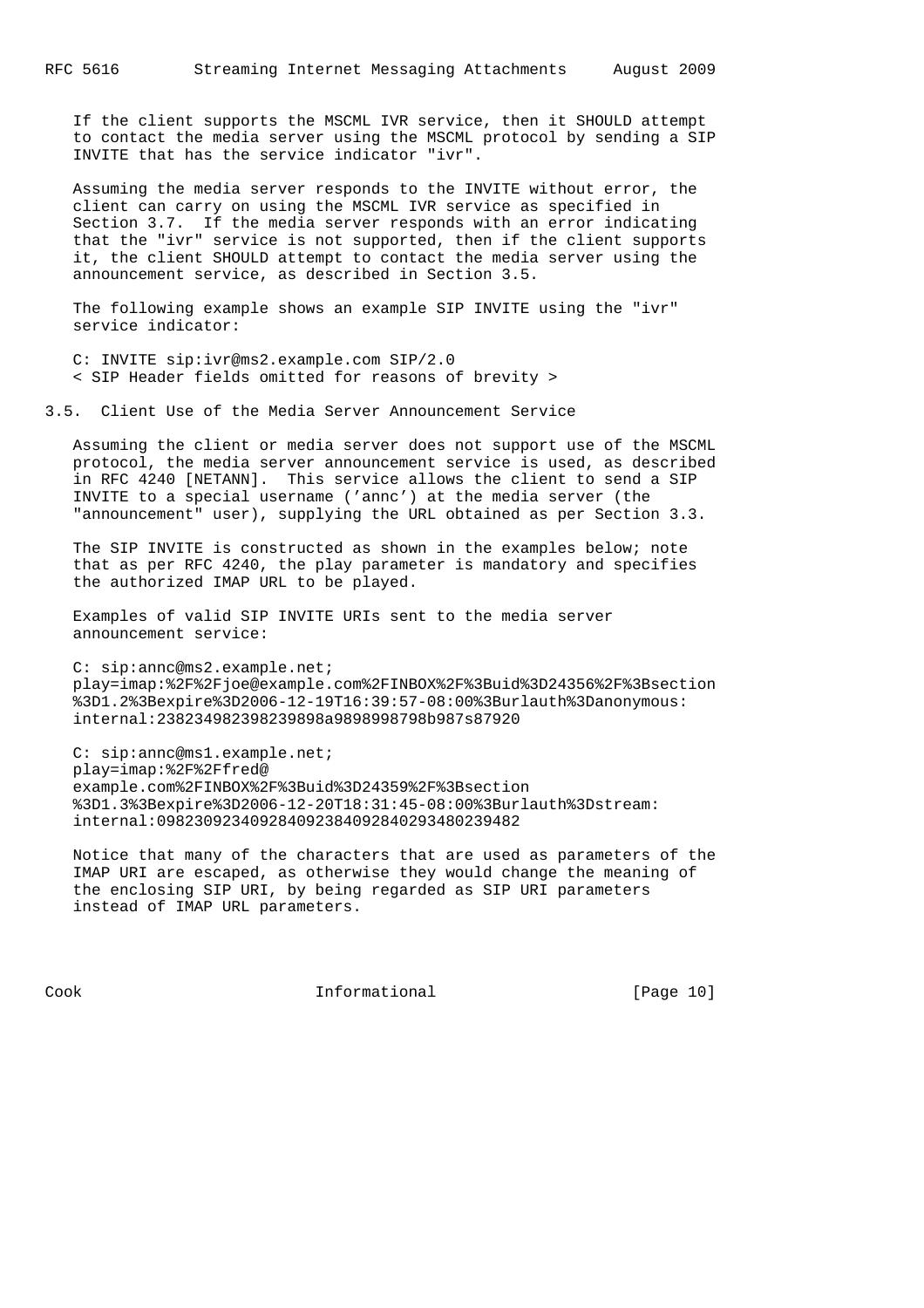If the client receives a 200 (OK) response, the media server has successfully retrieved the content from the IMAP server and the negotiated RTP stream will shortly begin.

There are many possible response codes; however, a response code of 404 received from the media server indicates that the content could not be found or could not be retrieved for some reason. For example, the media server may not support the use of IMAP URLs. At this point, there are several options to the client, such as using alternate media servers, or giving up in attempting to stream the required message part.

# 3.6. Media Negotiation and Transcoding

 This document uses standards and protocols from two traditionally separate application areas: Mobile Email (primarily IMAP) and Internet Telephony/Streaming (e.g., SIP/RTP). Since the document primarily addresses enhancing the capabilities of mobile email, it is felt worthwhile to give some examples of simple SIP/SDP exchanges and to discuss capabilities such as media negotiation (using SDP) and media transcoding.

 In the below example, the client contacts the media server using the SIP INVITE command to contact the announcement service (see Section 3.5), advertising support for a range of audio and video codecs (using SDP [SDP]), and in response the media server advertises only a set of audio codecs. This process is identical for the IVR service, except that the IVR service does not use the SIP Request-URI to indicate the content to be played; instead, this is carried in a subsequent SIP INFO request.

 The client and server now know from the SDP session description advertised by both client and server that communication must be using the subset of audio codecs supported by both client and server (in the example SDP session description below, it is clear that the server does not support any video codecs). The media server may perform transcoding (i.e., converting between codecs) on the media received from the IMAP server in order to satisfy the codecs supported by the client. For example, the media server may downgrade the video retrieved from the IMAP server to the audio component only.

 For clients using the announcement service, the media server MUST return an error to the INVITE if it cannot find a common codec between the client, server and media, or it cannot transcode to a suitable codec. Similarly, for clients using the MSCML IVR service, the media server MUST return a suitable error response to the <playcollect> request.

Cook Informational [Page 11]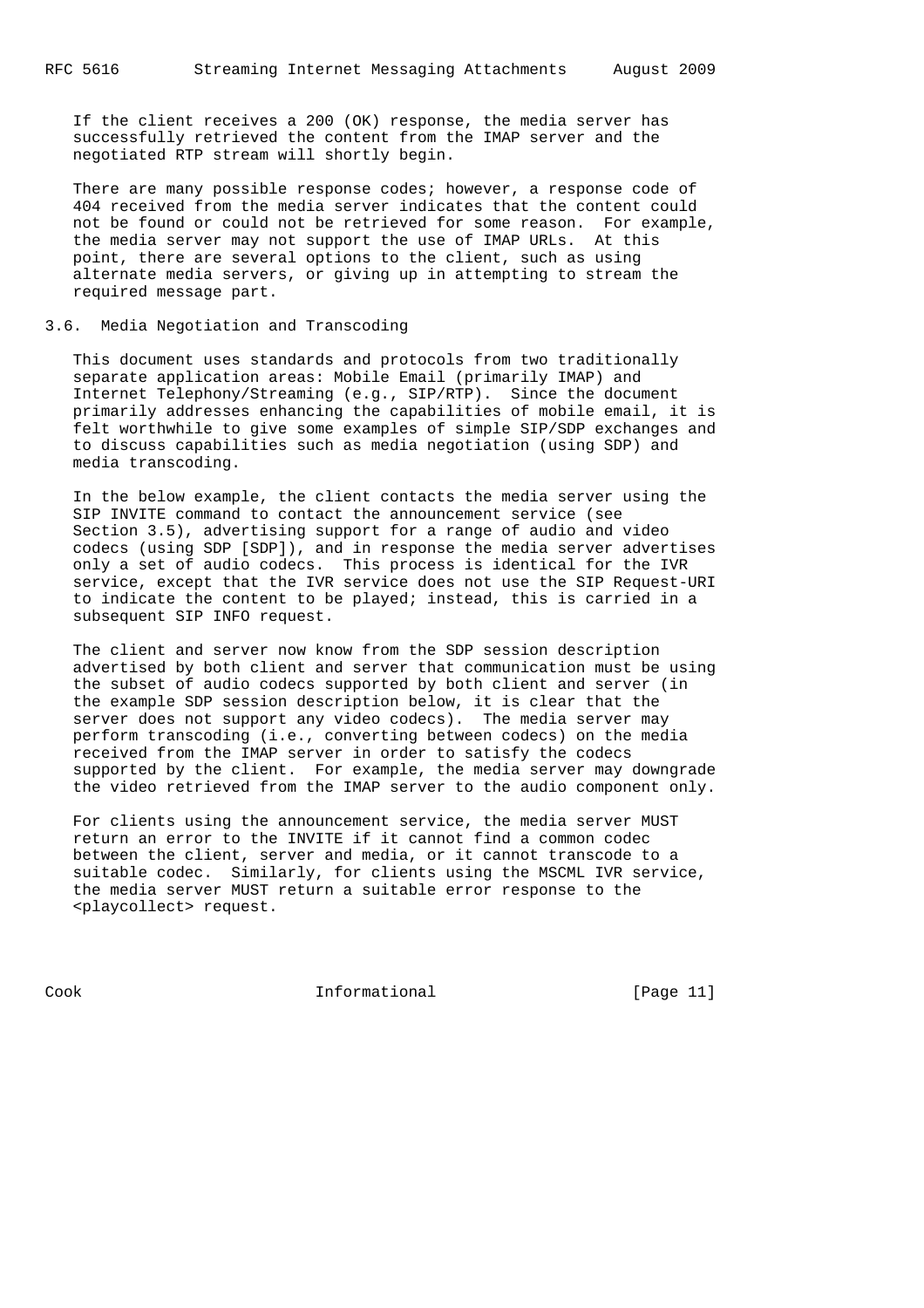Example SIP INVITE and SDP Media Negotiation

```
 C: INVITE sip:annc@ms2.example.com;
 play=imap:%2F%2Fjoe@example.com%2FINBOX%2F%3Buid%3D24356%2F%3B
 section%3D1.2%3Bexpire%3D2006-12-19T16:39:57-08:00%3Burlauth%3D
 anonymous:internal:238234982398239898a9898998798b987s87920 SIP/2.0
 C: From: UserA <sip:UAA@example.com>
 C: To: NetAnn <sip:annc@ms2.example.com>
 C: Call-ID: 8204589102@example.com
 C: CSeq: 1 INVITE
 C: Contact: <sip:UAA@192.0.2.40>
 C: Content-Type: application/sdp
 C: Content-Length: 481
 C:
C: v=0 C: o=UserA 2890844526 2890844526 IN IP4 192.0.2.40
 C: s=Session SDP
 C: c=IN IP4 192.0.2.40
 C: t=3034423619 0
 C: m=audio 9224 RTP/AVP 0 8 3 98 101
 C: a=alt:1 1 : 01BB7F04 6CBC7A28 192.0.2.40 9224
 C: a=fmtp:101 0-15
 C: a=rtpmap:98 ilbc/8000
 C: a=rtpmap:101 telephone-event/8000
 C: a=recvonly
 C: m=video 9226 RTP/AVP 105 34 120
 C: a=alt:1 1 : 01BCADB3 95DFFD80 192.0.2.40 9226
 C: a=fmtp:105 profile=3;level=20
 C: a=fmtp:34 CIF=2 QCIF=2 MAXBR=5120
 C: a=rtpmap:105 h263-2000/90000
 C: a=rtpmap:120 h263/90000
 C: a=recvonly
 S: SIP/2.0 200 OK
 S: From: UserA <sip:UAA@example.com>
 S: To: NetAnn <sip:annc@ms2.example.com>
 S: Call-ID: 8204589102@example.com
 S: CSeq: 1 INVITE
S: Contact: <sip:netann@192.0.2.41>
 S: Content-Type: application/sdp
 S: Content-Length: 317
 S:
 S: v=0
 S: o=NetAnn 2890844527 2890844527 IN IP4 192.0.2.41
 S: s=Session SDP
 S: c=IN IP4 192.0.2.41
 S: t=3034423619 0
 S: m=audio 17684 RTP/AVP 0 8 3 18 98 101
```
Cook Informational [Page 12]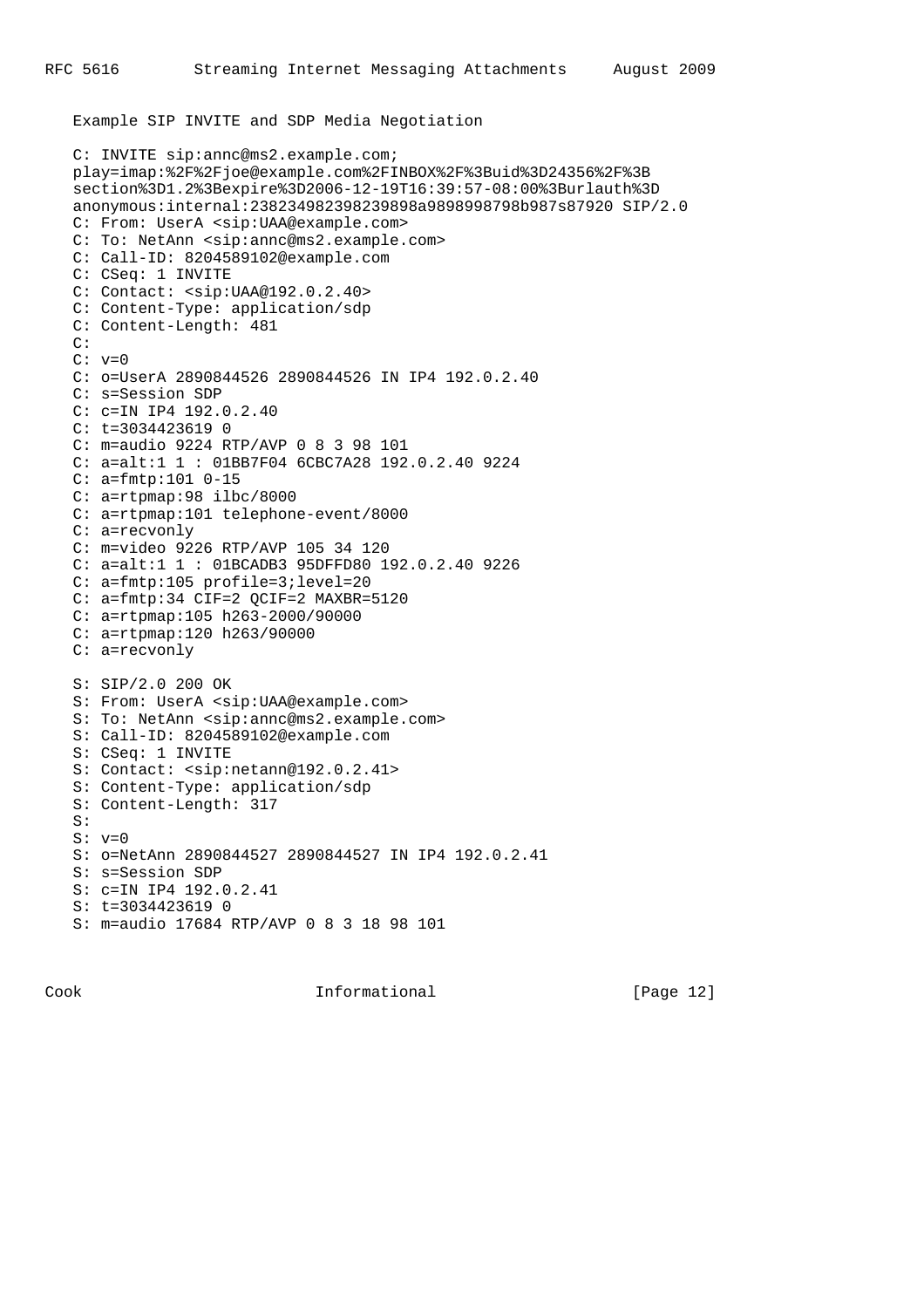S: a=rtpmap:0 PCMU/8000 S: a=rtpmap:8 PCMA/8000 S: a=rtpmap:3 GSM/8000 S: a=rtpmap:18 G729/8000 S: a=fmtp:18 annexb=no S: a=rtpmap:98 iLBC/8000 S: a=rtpmap:101 telephone-event/8000 S: a=fmtp:101 0-16 C: ACK sip:netann@192.0.2.41 SIP/2.0 C: From: UserA <sip:UAA@example.com> C: To: NetAnn <sip:annc@ms2.example.com> C: Call-ID: 8204589102@example.com

- C: CSeq: 1 ACK
- C: Content-Length: 0

3.7. Client Use of the Media Server MSCML IVR Service

 Once the client has determined that the media server supports the IVR service, it is up to the client to generate a suitable MSCML request to initiate streaming of the required media.

 When using the IVR service, the initial SIP invite is used only to establish that the media server supports the MSCML IVR service, and to negotiate suitable media codecs. Once the initial SIP INVITE and response to that INVITE have been completed successfully, the client must generate a SIP INFO request with MSCML in the body of the request to initiate streaming.

The <playcollect> request is used, as this allows the use of dual tone multi-frequency (DTMF) digits to control playback of the media, such as fast-forward or rewind.

Since the <playcollect> request is used purely for its VCR-like capabilities, there is no need for the media server to perform DTMF collection. Therefore, the playcollect attributes "firstdigittimer", "interdigittimer", and "extradigittimer" SHOULD all be set to "0ms", which will have the effect of causing digit collection to cease immediately after the media has finished playing.

The "ffkey" and "rwkey" attributes of <playcollect> are used to control fast-forward and rewind behavior, with the "skipinterval" attribute being used to control the 'speed' of these actions.

The <prompt> tag is used to specify the media to be played, and SHOULD have a single <audio> tag that gives the URL of the media, as per the Section 3.3. The audio-specific name of the tag is historical, as the tag can be used for video as well as audio

Cook Informational [Page 13]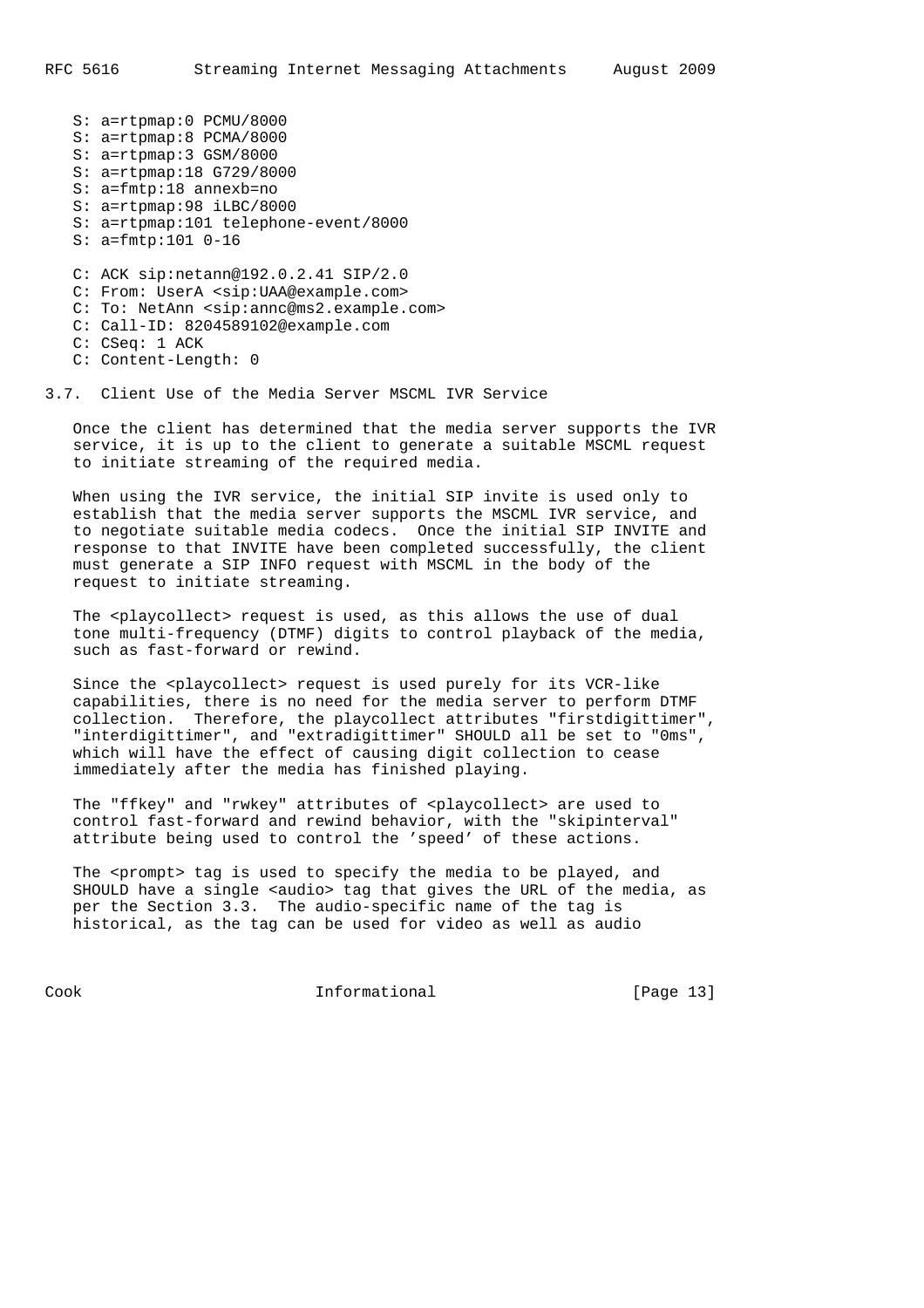content. The "stoponerror" attribute SHOULD be set to "yes", so that meaningful error messages will be returned by the media server in the event of problems such as retrieving the media from the IMAP server.

An example SIP INFO request using the <playcollect> request is shown at the end of this section.

 It should be noted that under normal (i.e., non-error) conditions, the response to the <playcollect> request is a SIP 200 (OK) response. The media server then streams the media, and only when the media has finished playing (naturally or due to a user request) does the media server send a <playcollect> response, which includes details of the media played, such as length and any digits collected.

 The client may suspend playback of the media at any time by either sending the DTMF escape key (specified as an attribute to the <playcollect> request) or by sending a <stop> request to the media server in a SIP INFO request. Upon receipt of the request, the media server will acknowledge it, and then cease streaming of the media, followed by a SIP INFO request containing the <playcollect> response.

 If the media server cannot play the media for any reason (for example, if it cannot retrieve the media from the IMAP server), streaming will not take place, and the <playcollect> response will be sent, usually with meaningful values in the <error\_info> element.

 The following gives an example dialog between a client and media server, including a rewind request, and termination of the playback by use of the escape key. Some elements of the SIP dialog such as full SIP header fields and SDP are omitted for reasons of brevity. (The protocol diagram in Section 3.9.2 shows the high-level message flow between all the components, including the IMAP server.)

 C: INVITE sip:ivr@ms.example.com SIP/2.0 C: From: UserA <sip:UAA@example.com> C: To: IVR <sip:ivr@ms.example.com> C: Call-ID: 3298420296@example.com C: CSeq: 1 INVITE C: Contact: <sip:UAA@192.0.2.40> C: Content-Type: application/sdp C: Content-Length: XXX C: C: <SDP Here> S: SIP/2.0 200 OK S: From: UserA <sip:UAA@example.com> S: To: IVR <sip:ivr@ms.example.com>

S: Call-ID: 3298420296@example.com

Cook Informational [Page 14]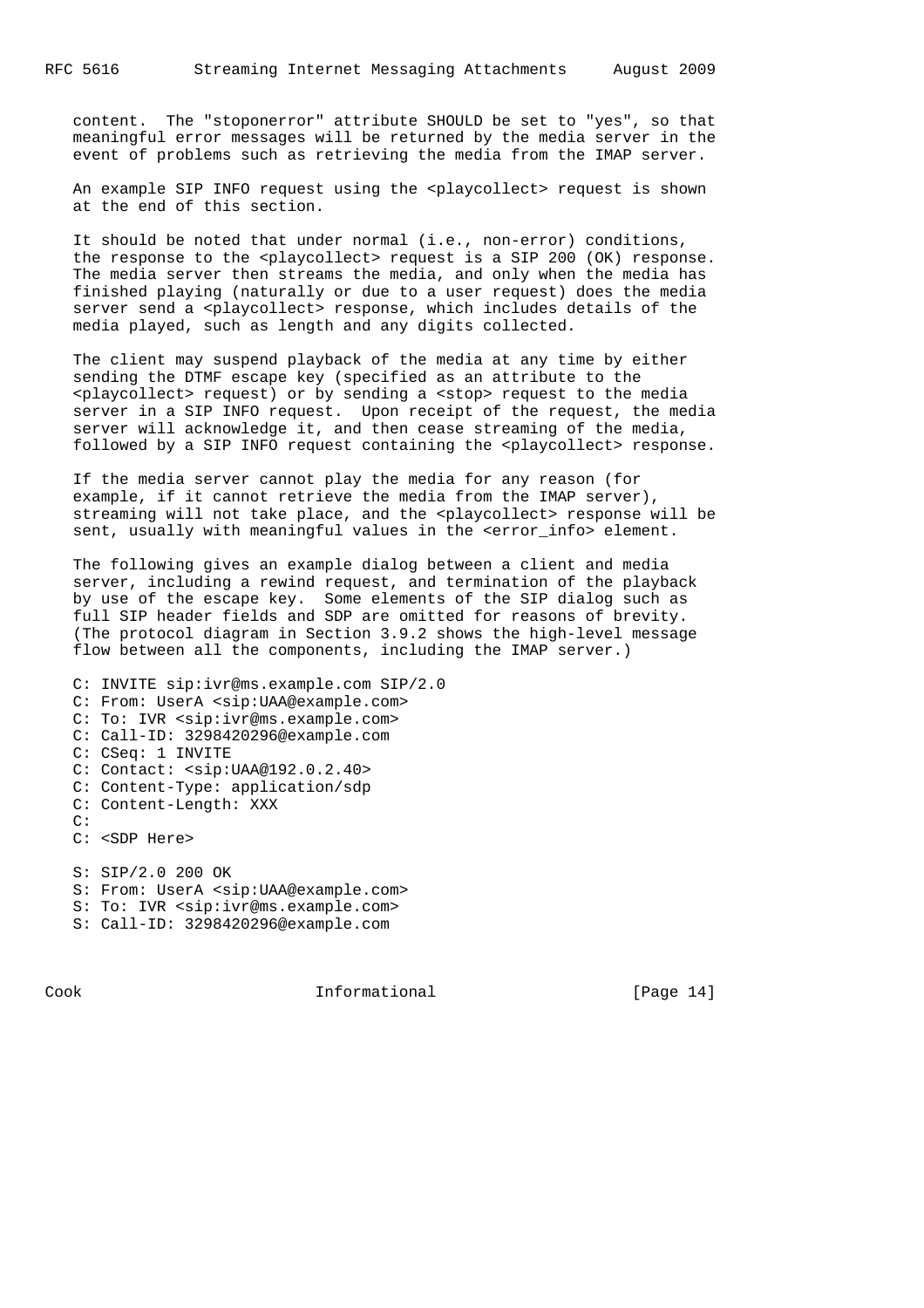```
 S: CSeq: 1 INVITE
 S: Contact: <sip:ivr@192.0.2.41>
 S: Content-Type: application/sdp
 S: Content-Length: XXX
 S:
 S: <SDP Here>
 C: ACK sip:ivr@ms.example.com SIP/2.0
 C: From: UserA <sip:UAA@example.com>
 C: To: IVR <sip:ivr@ms2.example.com>
 C: Call-ID: 3298420296@example.com
 C: CSeq: 1 ACK
 C: Content-Length: 0
 C: INFO sip:ivr@192.0.2.41 SIP/2.0
 C: From: UserA <sip:UAA@example.com>
 C: To: IVR <sip:ivr@ms.example.com>
 C: Call-ID: 3298420296@example.com
 C: CSeq: 2 INFO
 C: Content-Type: application/mediaservercontrol+xml
 C: Content-Length: 423
 C:
 C: <?xml version="1.0"?>
 C: <MediaServerControl version="1.0">
C: <request>
 C: <playcollect id="332985001"
 C: firstdigittimer="0ms" interdigittimer="0ms" extradigittimer="0ms"
 C: skipinterval="6s" ffkey="6" rwkey="4" escape="*">
C: < prompt stoponerror="yes"
 C: locale="en_US" offset="0" gain="0" rate="0"
 C: delay="0" duration="infinite" repeat="0">
 C: <audio url="imap://joe@example.com/INBOX/;uid=24356/;section=1.2;
 expire=2006-12-19T16:39:57-08:00;urlauth=anonymous:
 internal:238234982398239898a9898998798b987s87920"/>
 C: </prompt>
 C: </playcollect>
C: </request>
 C: </MediaServerControl>
 S: SIP/2.0 200 OK
 S: From: UserA <sip:UAA@example.com>
 S: To: IVR <sip:ivr@ms.example.com>
 S: Call-ID: 3298420296@example.com
 S: CSeq: 2 INFO
 S: Contact: <sip:ivr@192.0.2.41>
 S: Content-Length: 0
```
Cook Informational [Page 15]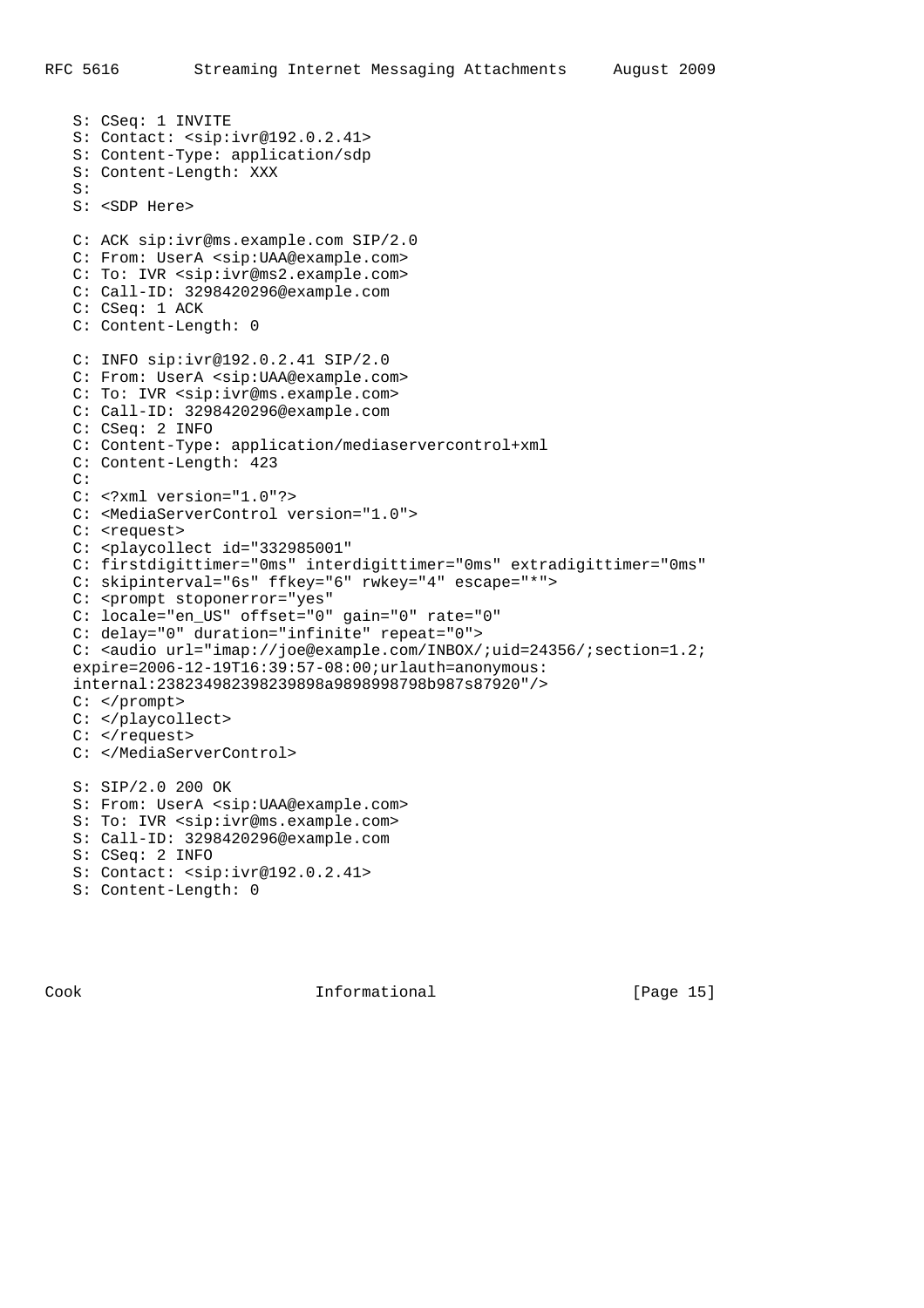```
 S: <Media server retrieves media from IMAP server and streams to
 client>
 C: <Client streams 6 key>
 S: <Media Server fast forwards media by 6 seconds>
 C: <Client streams * key>
 S: <Media Server stops streaming>
 S: INFO sip:UAA@192.0.2.40 SIP/2.0
 S: From: IVR <sip:ivr@ms.example.com>
 S: To: UserA <sip:UAA@example.com>
 S: Call-ID: 3298420296@example.com
 S: CSeq: 5 INFO
 S: Contact: <sip:ivr@192.0.2.41>
 S: Content-Type: application/mediaservercontrol+xml
 S: Content-Length: XXX
 S:
 S: <?xml version="1.0"?>
 S: <MediaServerControl version="1.0">
 S: <response id="332985001" request="playcollect" code="200"
 S: reason="escapekey" playduration="34s"
 S: playoffset="34s" digits="" />
 S: </MediaServerControl>
 C: SIP/2.0 200 OK
 C: From: IVR <sip:ivr@ms.example.com>
 C: To: UserA <sip:UAA@example.com>
 C: Call-ID: 3298420296@example.com
 C: CSeq: 5 INFO
 C: Content-Length: 0
 C: BYE sip:ivr@192.0.2.41 SIP/2.0
 C: From: UserA <sip:UAA@example.com>
 C: To: IVR <sip:ivr@ms.example.com>
 C: Call-ID: 3298420296@example.com
 C: CSeq: 6 BYE
 C: Content-Length: 0
 S: SIP/2.0 200 OK
 S: From: UserA <sip:UAA@example.com>
 S: To: IVR <sip:ivr@ms.example.com>
 S: Call-ID: 3298420296@example.com
 S: CSeq: 6 BYE
 S: Contact: <sip:ivr@192.0.2.41>
 S: Content-Length: 0
```
Cook Informational [Page 16]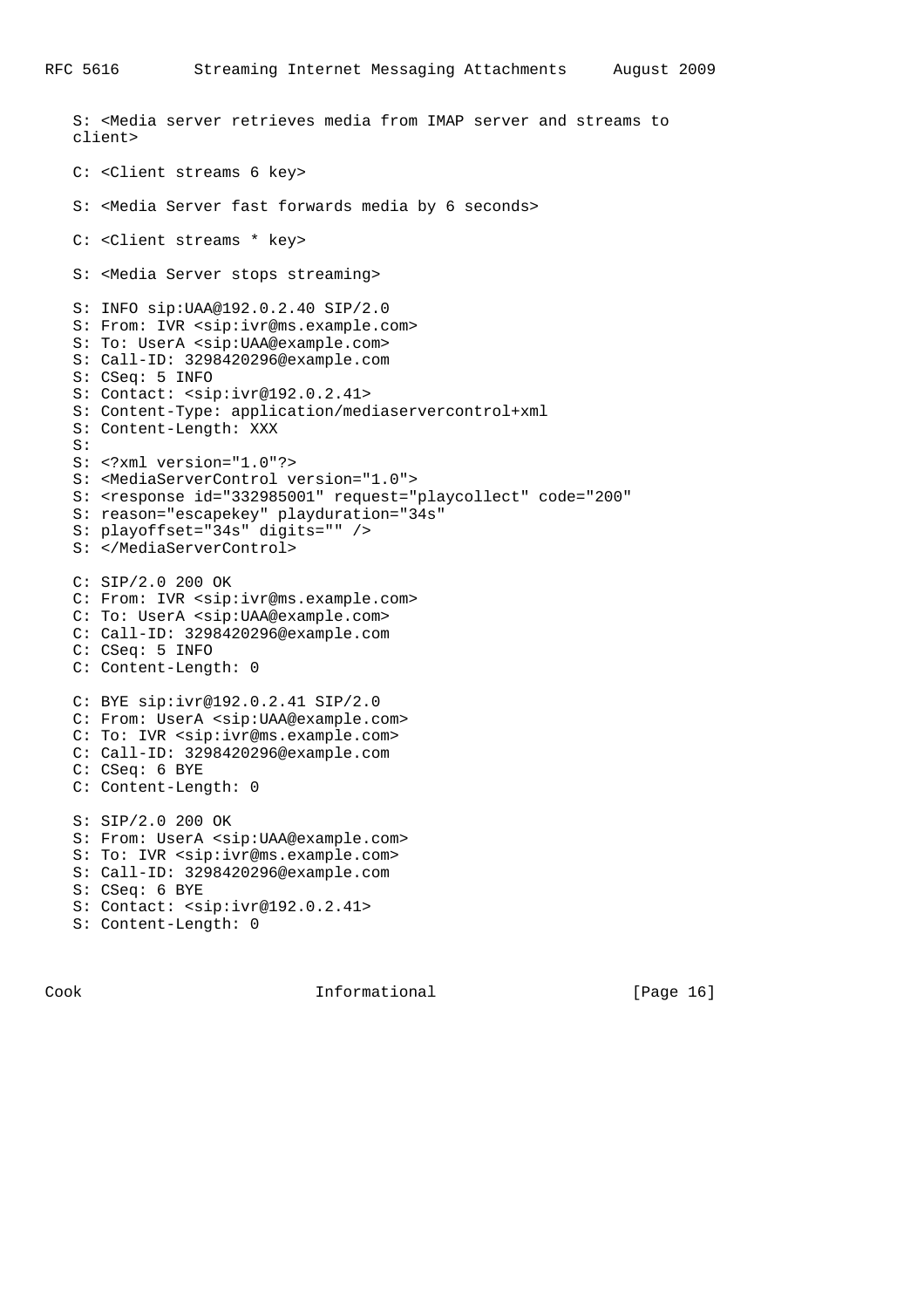### 3.8. Media Server Use of IMAP Server

 This section describes how the media server converts the IMAP URL received via the announcement or IVR service into suitable IMAP commands for retrieving the content.

 The media server first connects to the IMAP server specified in the URL. Once connected, the media server SHOULD use TLS [TLS] to encrypt the communication path.

 If the media server has a user identity on the IMAP server, the media server SHOULD authenticate itself to the IMAP server using the media server's user identity.

 If the media server is not configured as an authorized user of the IMAP server, then the behavior specified in IMAP URL [IMAPURL] MUST be followed. That is, if the server advertises AUTH=ANONYMOUS IMAP capability, the media server MUST use the AUTHENTICATE command with the ANONYMOUS [ANONYMOUS] SASL mechanism. If SASL ANONYMOUS is not available, the username "anonymous" is used with the "LOGIN" command and the password is supplied as the Internet email address of the administrative contact for the media server.

 Once authenticated, the media server issues the URLFETCH command, using the URL supplied in the 'play' parameter of the SIP INVITE (or audio tag of the MSCML). If the IMAP server does not advertise URLAUTH=BINARY in its post-authentication capability string, then the media server returns a suitable error code to the client.

 The additional parameters to the URLFETCH command specified in (URLFETCH BINARY) [URLFETCH\_BINARY] are used by the media server to tell the IMAP server to remove any transfer encoding and return the content type of the media (as content-type information is not contained in the IMAP URL).

 A successful URLFETCH command will return the message part containing the media to be streamed. If the URLFETCH was unsuccessful, then the media server MUST return an appropriate error response to the client.

 Assuming the content is retrieved successfully, the media server returns a 200 (OK) response code to the client. After an ACK is received, an RTP stream is delivered to the client using the parameters negotiated in the SDP.

 If appropriate, the media server MAY choose to implement connection caching, in which case, connection and disconnection from the IMAP server are handled according to whatever algorithm the media server chooses. For example, the media server may know, a priori, that it

Cook Informational [Page 17]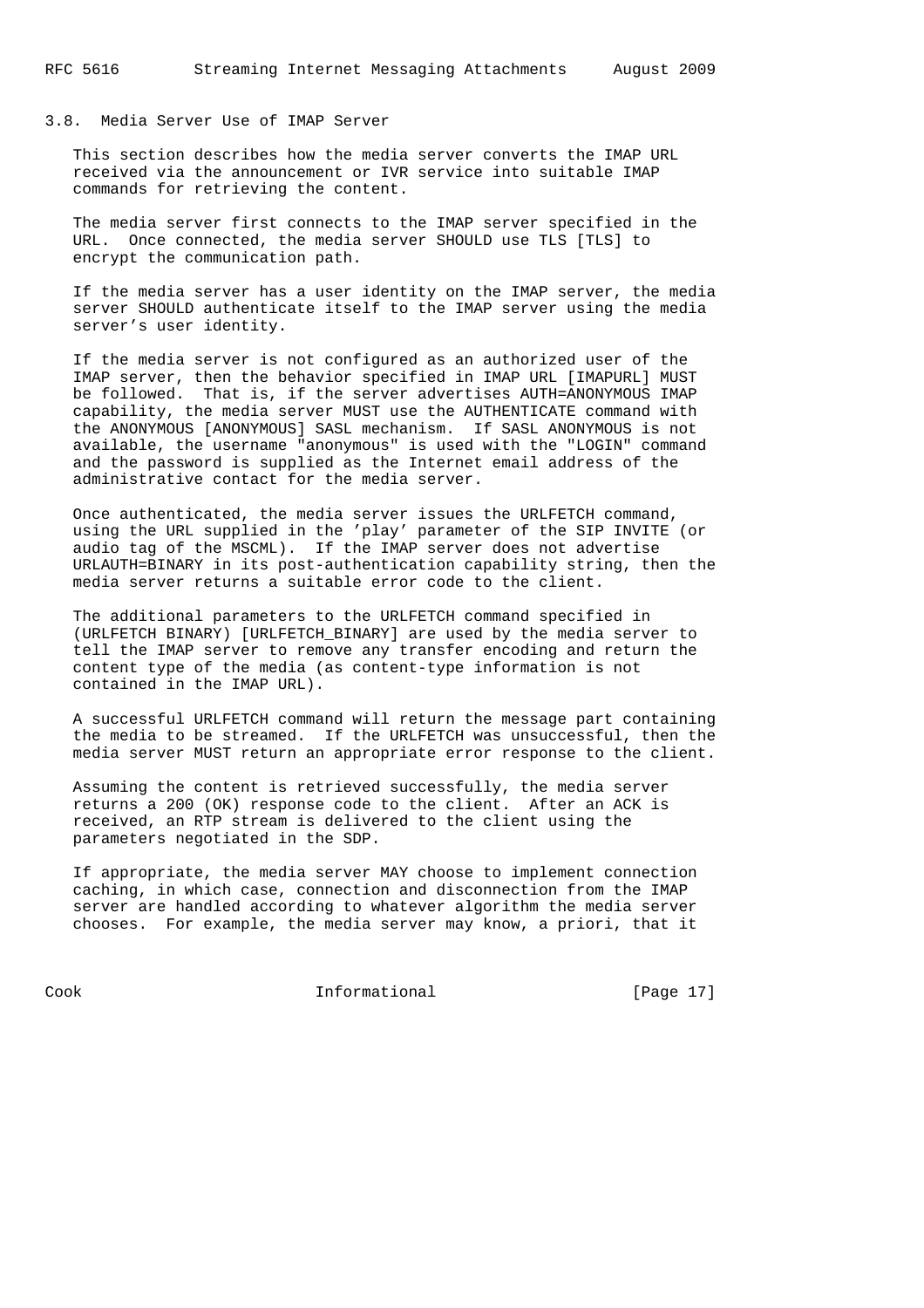will always access the same IMAP server using the same login credentials with an access pattern that would benefit from connection caching, without unduly impacting server resources.

Examples:

 C: a001 LOGIN anonymous null S: a001 OK LOGIN completed. C: a002 URLFETCH ("imap://joe@example.com/INBOX/;uid=24356/;section=1.2; expire=2006-12-19T16:39:57-08:00;urlauth=anonymous: internal:238234982398239898a9898998798b987s87920" BODYPARTSTRUCTURE BINARY) S: \* URLFETCH "imap://joe@example.com/INBOX/;uid=24356/; section=1.2;expire=2006-12-19T16:39:57-08:00;urlauth=anonymous: internal:238234982398239898a9898998798b987s87920" (BODYPARTSTRUCTURE ("VIDEO" "MPEG" () NIL NIL "BINARY" 655350)) (BINARY ˜{655350} S: [ ˜655350 octets of binary data, containing NUL octets ]) S: a002 OK URLFETCH completed. C: a003 LOGOUT S: a003 OK LOGOUT completed.

3.9. Protocol Diagrams

 This section gives examples of using the mechanism described in the document to stream media from a media server to a client, fetching the content from an IMAP server. In all of the examples, the IMAP, SIP, and RTP protocols use the line styles "-", "=", and "+", respectively.

3.9.1. Announcement Service Protocol Diagram

 The following diagram shows the protocol interactions between the email client, the IMAP server, and the media server when the client uses the announcement service.

Cook Informational [Page 18]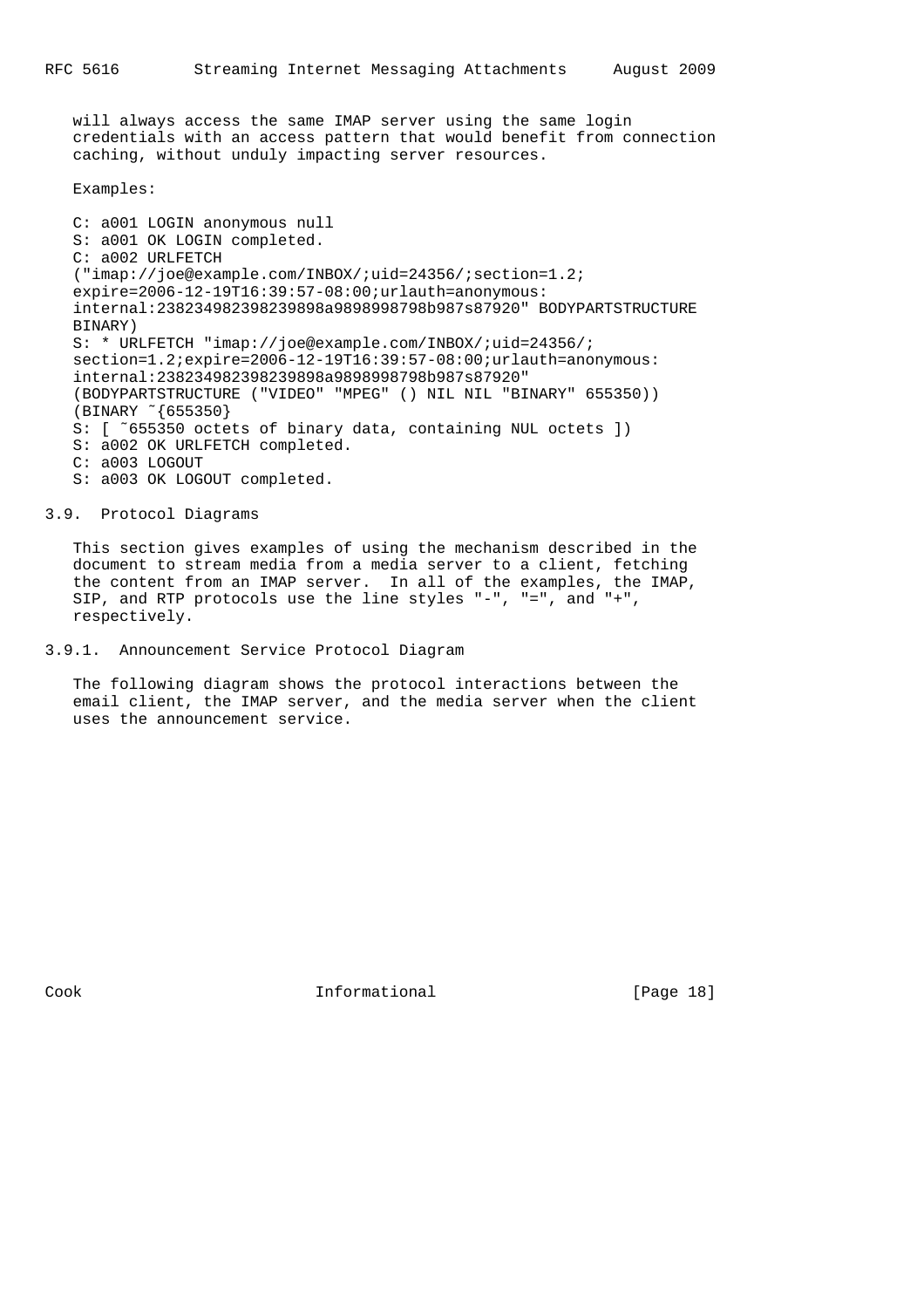

3.9.2. IVR Service Protocol Diagram

 The following diagram shows a simplified view of the protocol interactions between the email client, the IMAP server, and the media server when the client uses the MSCML IVR service.

Cook 1nformational [Page 19]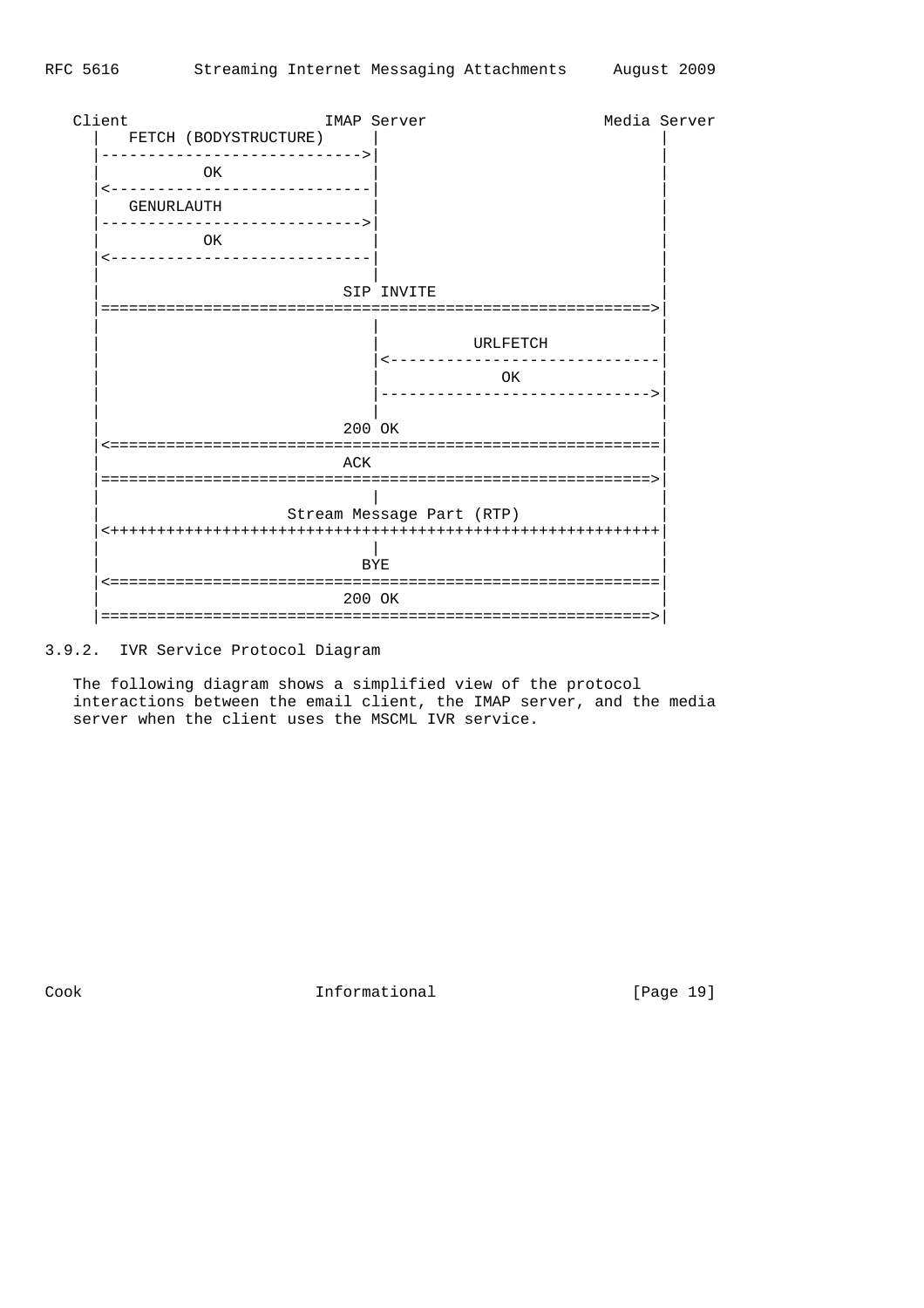| Client<br>FETCH (BODYSTRUCTURE) | IMAP Server |            |                                   | Media Server |
|---------------------------------|-------------|------------|-----------------------------------|--------------|
| OK                              |             |            |                                   |              |
| GENURLAUTH                      |             |            |                                   |              |
| OK                              |             |            |                                   |              |
|                                 |             |            |                                   |              |
|                                 |             | SIP INVITE |                                   |              |
|                                 | 200 OK      |            |                                   |              |
|                                 | ACK         |            |                                   |              |
| :=====================          |             |            | :================================ |              |
|                                 |             |            | SIP INFO (playcollect)            |              |
|                                 | 200 OK      |            |                                   |              |
|                                 |             |            |                                   |              |
|                                 |             |            | URLFETCH                          |              |
|                                 |             |            | OK                                |              |
|                                 |             |            | Stream Message Part (RTP)         |              |
|                                 |             |            | SIP INFO (e.g., DTMF ff)          |              |
|                                 | 200 OK      |            |                                   |              |
|                                 |             |            | Continue streaming (RTP)          |              |
|                                 |             |            | (Streaming Ends or is terminated) |              |
|                                 |             |            | SIP INFO (playcollect response)   |              |
|                                 |             | BYE        |                                   |              |
|                                 |             | 200 OK     |                                   |              |
|                                 |             |            |                                   |              |

[Page 20]

Informational

 $\mathop{\rm Cook}\nolimits$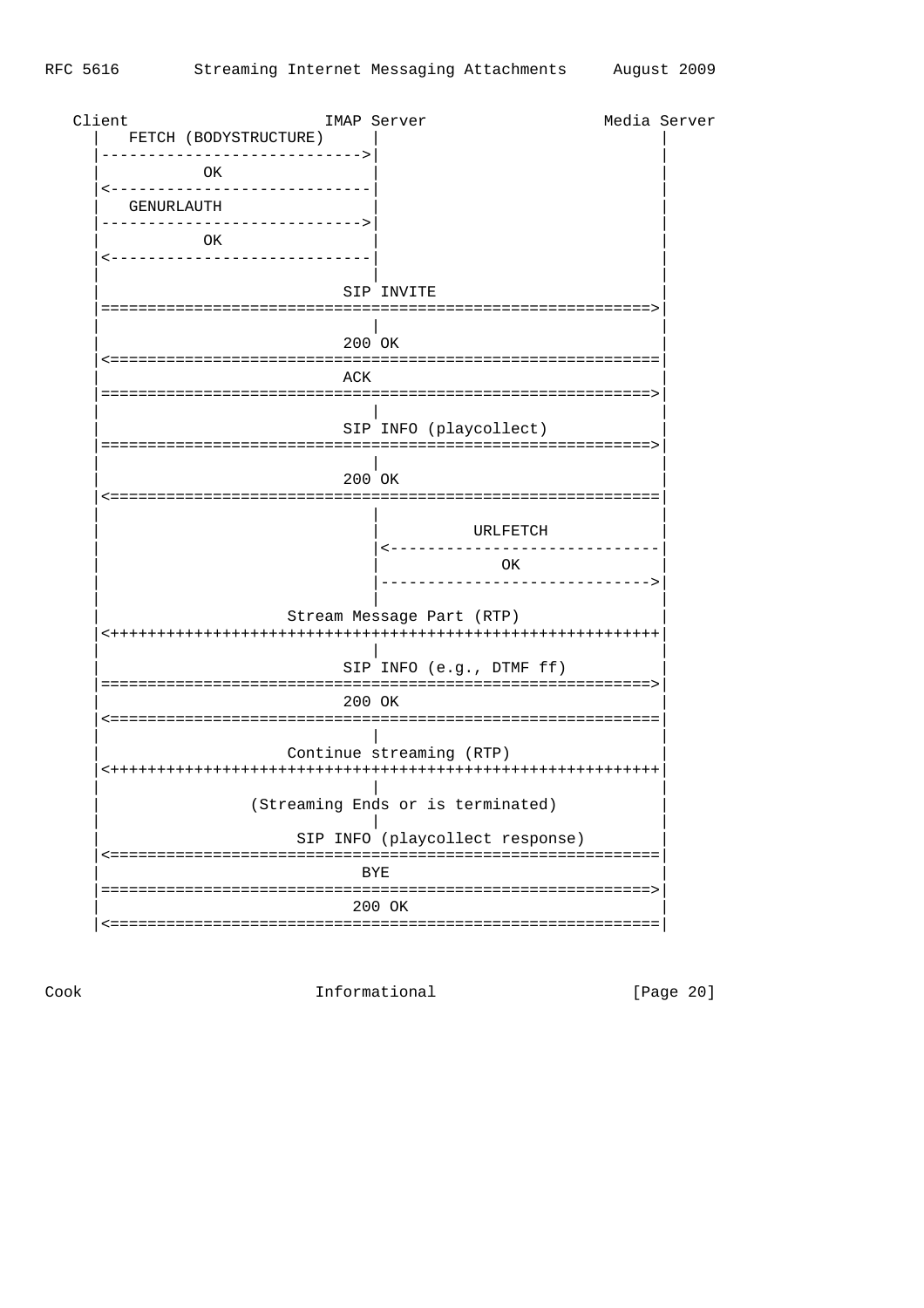# 4. Security Considerations

 This document proposes the use of URLAUTH [URLAUTH] "pawn tickets", received over IMAP [IMAP], and transmitted over SIP [SIP], possibly within the MSCML payload of RFC 5022 [MSCML], in order to stream media received in messages. As such, the security considerations in all these documents apply to this specification.

 In summary, as the authorized URLs may grant access to data, implementors of this specification need to consider the following with respect to the security implications of using IMAP URLs:

- o Use of an anonymous pawn ticket grants access to any client of the IMAP server without requiring any authentication credentials. The security mechanisms referenced above (with the caveats specified below) SHOULD be used to prevent unauthorized access to the pawn ticket.
- o Use of pawn tickets that contain the "stream" access identifier restricts access to the content to those entities that are authorized users of the IMAP server for the purposes of streaming retrieved content. Use of such pawn tickets is thus desirable and so implementors should consult Section 3.3, which describes when such pawn tickets should be used.
- o If the announcement service is used to set up streaming, then RFC 4240 [NETANN] specifies that the pawn ticket is passed in the Request-URI, and so untrusted third parties may be able to intercept the pawn ticket. The SIP communication channel MAY be secured by using SIPS URIs [SIP], which would provide hop-by-hop TLS encryption.
- o If the IVR service (RFC 5022 [MSCML]) is used to set up and control streaming, then MSCML is used to carry the pawn ticket in the body of the request, and so untrusted third parties may be able to intercept the pawn ticket. This MAY be secured by using SIPS URIs [SIP], which would provide hop-by-hop TLS encryption.
- o Using SIPS URIs in the above situations protects the pawn ticket from third parties; however, it still allows proxies access to the pawn ticket, which could result in misuse by malicious proxies; see note below.

 This document describes a mechanism that makes use of two separate servers to achieve the goal of streaming the content desired by the client. A major security implication of this is that the media server and IMAP server may well be located in separate administrative domains. This leads us to consider the security implications of a

Cook Informational [Page 21]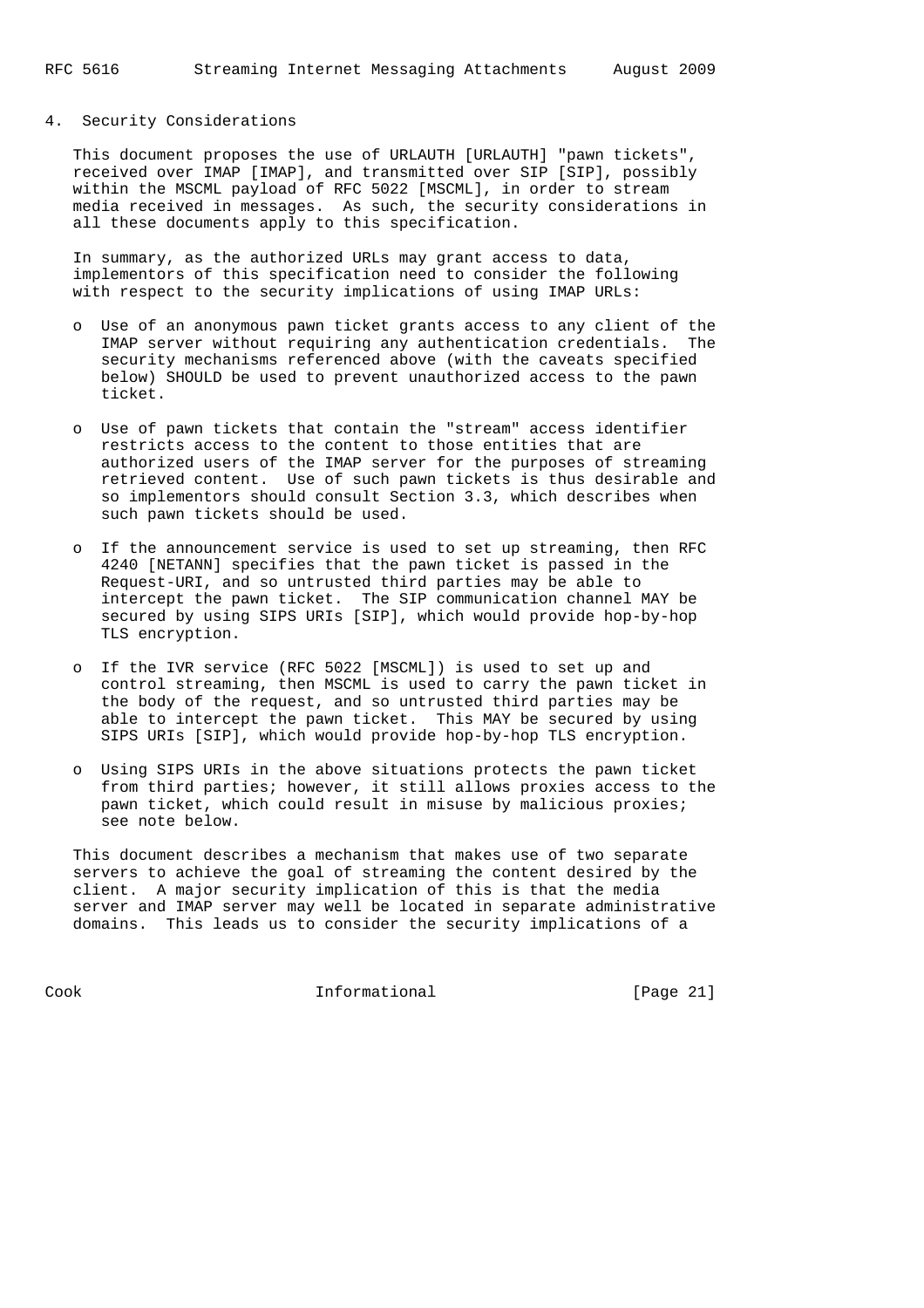three-way protocol exchange, and the potential trust model implicit in that tripartite relationship. The security implications of the individual protocols have already been referenced; therefore, this section describes the security considerations specific to the three way data exchange, as follows:

- o The client grants the media server full access to the potentially private media content specified by the IMAP URL. As a result, the client is responsible for verifying the authenticity of the media server to a degree it finds acceptable for the content (we can refer to this process as determining the "trust" that the client has in a particular media server). The security mechanisms provided by SIP [SIP] and RTP [RTP] may be used for this purpose, as well as out of band mechanisms such as pre-configuration.
- o However, since the media server will retrieve content from an IMAP server on the user's behalf, the issue of security between the IMAP server and the media server also needs to be considered. A client has no way of determining (programatically at least) the security of the exchanges between the media server and the IMAP server. However, it can determine, using the "stream" token that is part of the media server discovery mechanism described in Section 3.2, that the media server has a pre-existing authentication relationship with the IMAP server for the purposes of retrieving content using IMAP URLs. The IMAP server administrator may put prerequisites on media server administrator before this relationship can be established, for example, to guarantee the security of the communication between the media server and the IMAP server.
- o The above two security considerations will influence the decision the client makes with regards to generation of the pawn ticket that is subsequently passed to the media server. This document mandates the use of URLs protected with the "stream" access identifier where the client knows in advance that the "stream" authentication relationship between media server and IMAP server exists. However, it does allow the use of anonymous pawn tickets where the possibility exists that use of "stream" would cause streaming to fail.
- o There exists the possibility of several types of attack by a malicious media server, SIP proxy, or other network elements even against pawn tickets protected with the "stream" access identifier. All of these attacks allow access to the RTP stream, if not the original content. These attacks include:

Cook Informational [Page 22]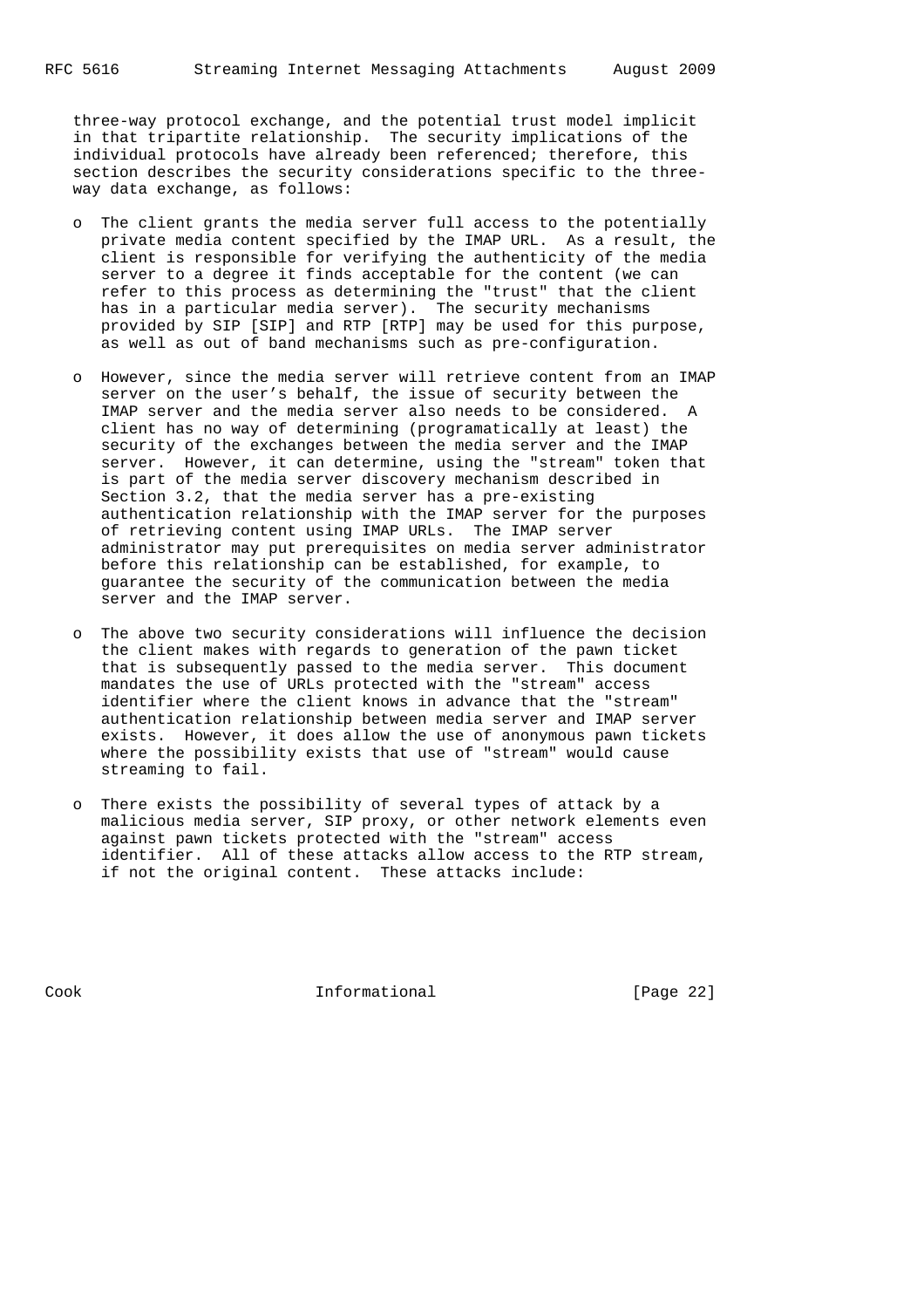- \* The client contacts a malicious media server, MS1, that then proxies the streaming request to a second media server, MS2, that it has determined or guessed to have "stream" authorization credentials with the IMAP server specified in the pawn ticket. The media server can then redirect the streamed RTP traffic elsewhere.
- Any proxy on the path between the client and the media server has access to the client's message in cleartext. In this case, a malicious proxy could perform a man-in-the-middle attack and could change the message to redirect RTP traffic elsewhere.
- \* Any network element that is able to "see" the traffic between the client and the media server (or between any two proxies) can capture the pawn ticket, and then reissue a request using that pawn ticket to the same media server. Again the streamed traffic can be redirected to any desired location.

 Media servers handling streaming requests will be making use of pawn ticket URLs for the period of time required to process the streaming request, after which the URL will be forgotten. However, media servers may log the URLs received from clients, in which case, the private data contained in the IMAP server could be accessed by a malicious or curious media server administrator. Even URLs protected with EXPIRE may be accessed within the period of expiry. Therefore, media servers SHOULD remove or anonymize the internal portion of the IMAP URL when logging that URL.

 Additionally, many of the security considerations in the Message Submission BURL Extension apply to this document, particularly around the use of pawn tickets and prearranged trust relationships such as those described above.

 Message parts that are encrypted using mechanisms such as S/MIME [SMIME] are designed to prevent third parties from accessing the data, thus media servers will not be able to fulfill streaming requests for messages parts that are encrypted.

# 5. IANA Considerations

 IANA has registered the following [METADATA] server entry to be used for media server discovery, using the [METADATA] registry.

Cook Informational [Page 23]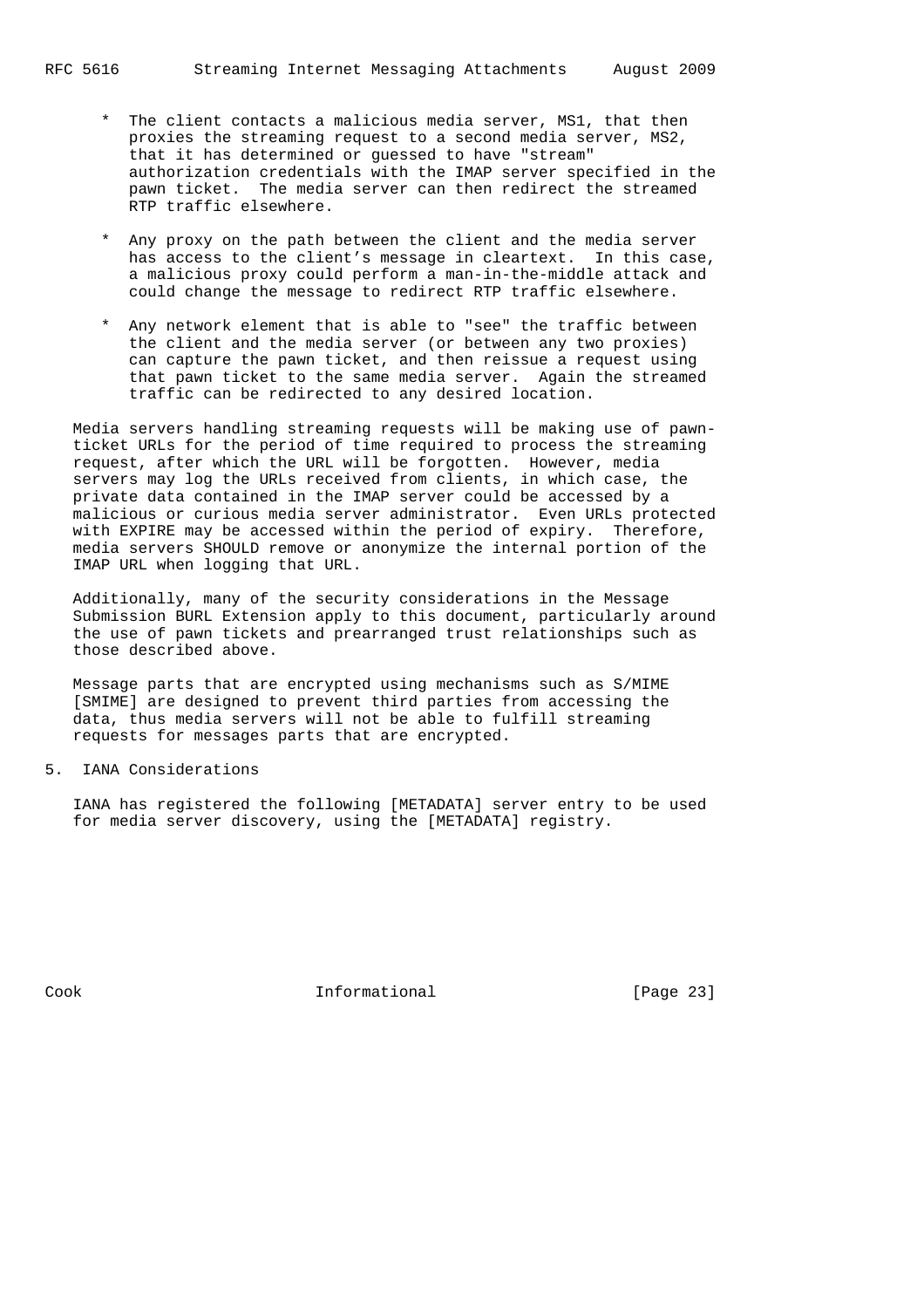To: iana@iana.org Subject: IMAP METADATA Entry Registration Type: Server Name: /shared/mediaServers Description: Defines a set of URIs containing the locations of suitable media servers for streaming multimedia content Content-type: text/plain; charset=utf-8 Contact: neil.cook@noware.co.uk

6. Digital Rights Management (DRM) Issues

 This document does not specify any Digital Rights Management (DRM) mechanisms for controlling access to and copying of the media to be streamed. This is intentional. A reference to a piece of media content is created using the URLAUTH [URLAUTH] command; thus, any DRM required should be implemented within the media itself, as implementing checks within URLAUTH could affect any use of the URLAUTH command, such as the BURL [BURL] command for message submission.

 The use of URLAUTH in this specification is believed to be pursuant with, and used only for, the execution of those rights to be expected when media is sent via traditional internet messaging, and causes no duplication of media content that is not essentially provided by the action of sending the message. In other words, the use of the content for downloading and viewing \*is\* implicitly granted by the sender of the message, in as much as the sender has the right to grant such rights.

 The document author believes that if DRM is a requirement for Internet messaging, then a suitable DRM mechanism should be created. How such a mechanism would work is outside the scope of this document.

# 7. Deployment Considerations

 This document assumes an Internet deployment where there are no network restrictions between the different components. Specifically, it does not address issues that can occur when network policies restrict the communication between different components, especially between the media server and the IMAP server, and between the client the media server. In particular, RFC 5022 states that "It is

Cook Informational [Page 24]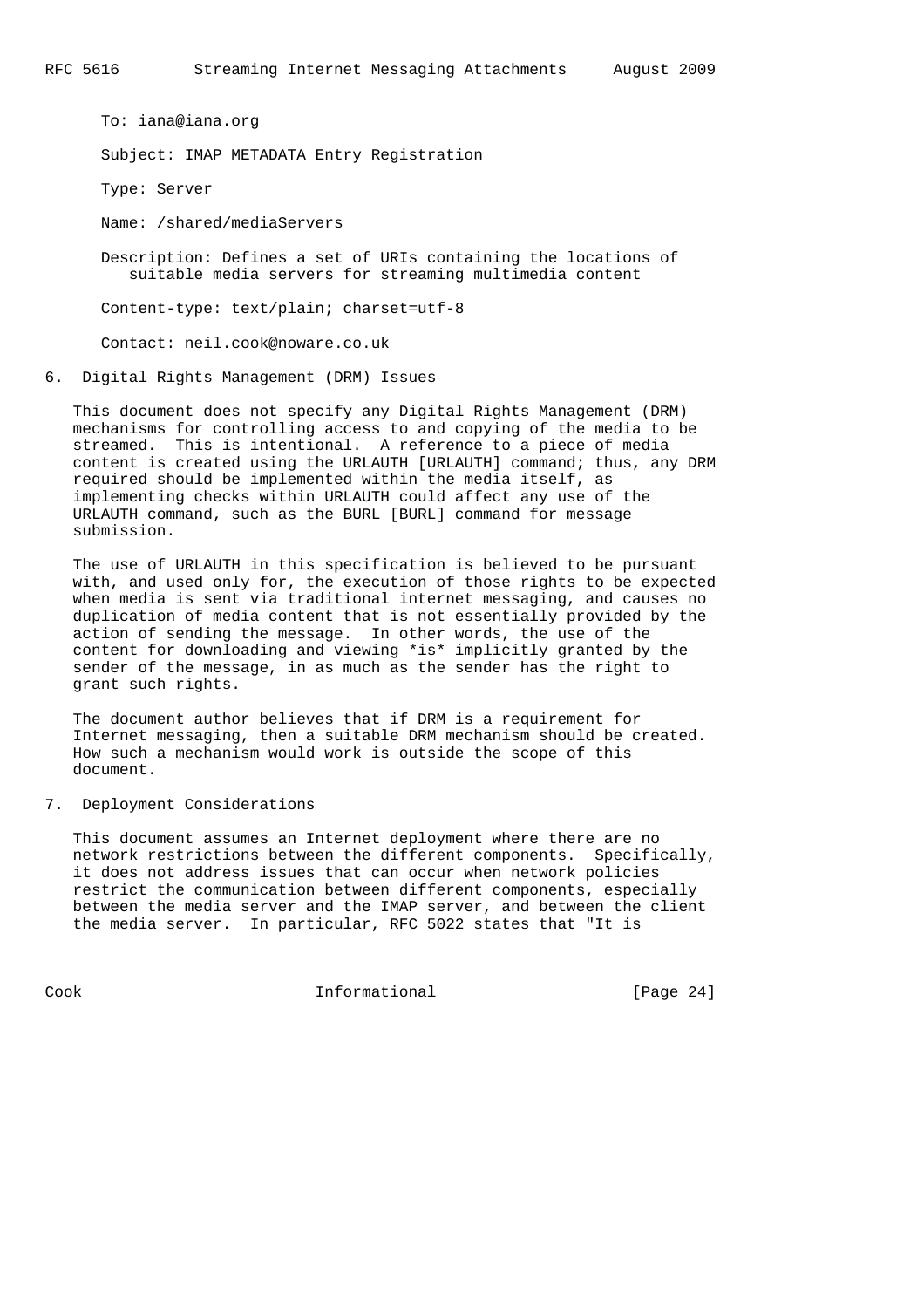unlikely, but not prohibited, for end-user SIP UACs to have a direct signaling relationship with a media server". This caveat makes it likely that firewalls and other network security mechanisms will be configured to block direct end-user access to media servers.

 In order for either of the streaming mechanisms described in this document to work, local administrators MUST relax firewall policies such that appropriate SIP UACs (user agent clients) running on mobile devices are permitted to access the media servers directly using the SIP protocol. The detail of how the restrictions are relaxed (for example, only allowing clients connecting from the network space owned/maintained by the operator of the media server) is a matter of local policy, and so is outside the scope of this document.

8. Formal Syntax

 The following syntax specification for the mediaServers METADATA entry value uses the Augmented Backus-Naur Form (ABNF) notation as specified in RFC 5234 [ABNF] and the "absolute-URI" definition from RFC 3986 [RFC3986].

 Except as noted otherwise, all alphabetic characters are case insensitive. The use of upper or lower case characters to define token strings is for editorial clarity only. Implementations MUST accept these strings in a case-insensitive fashion.

 Copyright (c) 2009 IETF Trust and the persons identified as authors of the code. All rights reserved.

 Redistribution and use in source and binary forms, with or without modification, are permitted provided that the following conditions are met:

- Redistributions of source code must retain the above copyright notice, this list of conditions and the following disclaimer.
- Redistributions in binary form must reproduce the above copyright notice, this list of conditions and the following disclaimer in the documentation and/or other materials provided with the distribution.
- Neither the name of Internet Society, IETF or IETF Trust, nor the names of specific contributors, may be used to endorse or promote products derived from this software without specific prior written permission.

 THIS SOFTWARE IS PROVIDED BY THE COPYRIGHT HOLDERS AND CONTRIBUTORS LIMITED TO, THE IMPLIED WARRANTIES OF MERCHANTABILITY AND FITNESS FOR

Cook Informational [Page 25]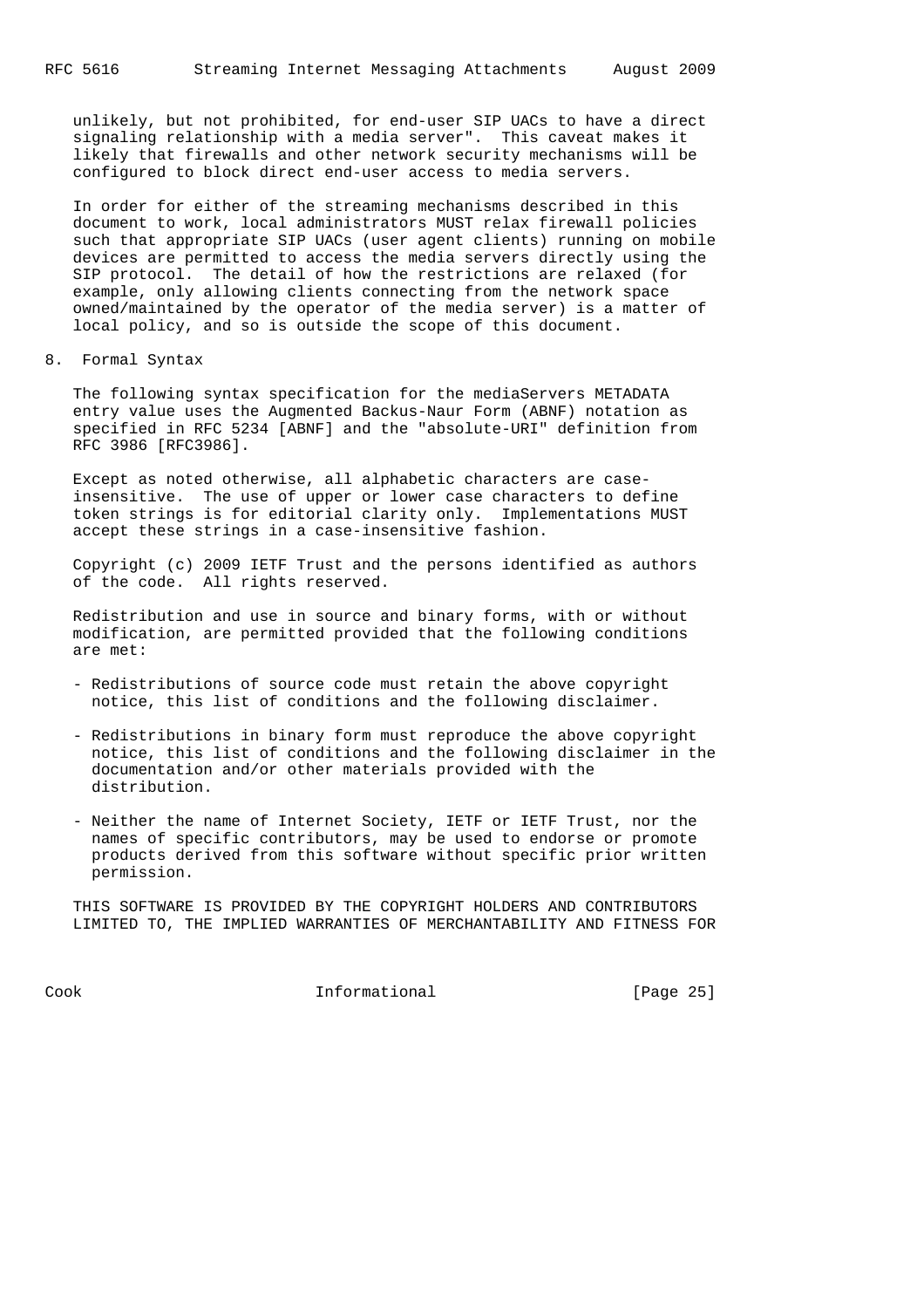A PARTICULAR PURPOSE ARE DISCLAIMED. IN NO EVENT SHALL THE COPYRIGHT OWNER OR CONTRIBUTORS BE LIABLE FOR ANY DIRECT, INDIRECT, INCIDENTAL, SPECIAL, EXEMPLARY, OR CONSEQUENTIAL DAMAGES (INCLUDING, BUT NOT LIMITED TO, PROCUREMENT OF SUBSTITUTE GOODS OR SERVICES; LOSS OF USE, DATA, OR PROFITS; OR BUSINESS INTERRUPTION) HOWEVER CAUSED AND ON ANY THEORY OF LIABILITY, WHETHER IN CONTRACT, STRICT LIABILITY, OR TORT (INCLUDING NEGLIGENCE OR OTHERWISE) ARISING IN ANY WAY OUT OF THE USE OF THIS SOFTWARE, EVEN IF ADVISED OF THE POSSIBILITY OF SUCH DAMAGE.

 $media-servers = ms-tuple * (";" ms-tuple)$ ms-tuple = "<" absolute-URI ">" [":" "stream"]

# 9. Contributors

 Eric Burger (eburger@standardstrack.com) provided the initial inspiration for this document, along with advice and support on aspects of the media server IVR and announcement services, as well as help with the IETF process.

 Many people made helpful comments on the document, including Alexey Melnikov, Dave Cridland, Martijn Koster, and a variety of folks in the LEMONADE and SIPPING WGs.

# 10. References

10.1. Normative References

| [ABNF]    | Crocker, D., Ed. and P. Overell, "Augmented BNF for<br>Syntax Specifications: ABNF", STD 68, RFC 5234,<br>January 2008.  |
|-----------|--------------------------------------------------------------------------------------------------------------------------|
|           | Access Identifier Extension", RFC 5593, June 2009.                                                                       |
|           | [ANONYMOUS] Zeilenga, K., "Anonymous Simple Authentication and<br>Security Layer (SASL) Mechanism", RFC 4505, June 2006. |
| [IMAP]    | Crispin, M., "INTERNET MESSAGE ACCESS PROTOCOL - VERSION<br>4rev1", RFC 3501, March 2003.                                |
| [IMAPURL] | Melnikov, A., Ed. and C. Newman, "IMAP URL Scheme",<br>RFC 5092, October 2007.                                           |
|           | [KEYWORDS] Bradner, S., "Key words for use in RFCs to Indicate<br>Requirement Levels", BCP 14, RFC 2119, March 1997.     |
|           | [METADATA] Daboo, C., "The IMAP METADATA Extension", RFC 5464,<br>February 2009.                                         |
|           |                                                                                                                          |

Cook Informational [Page 26]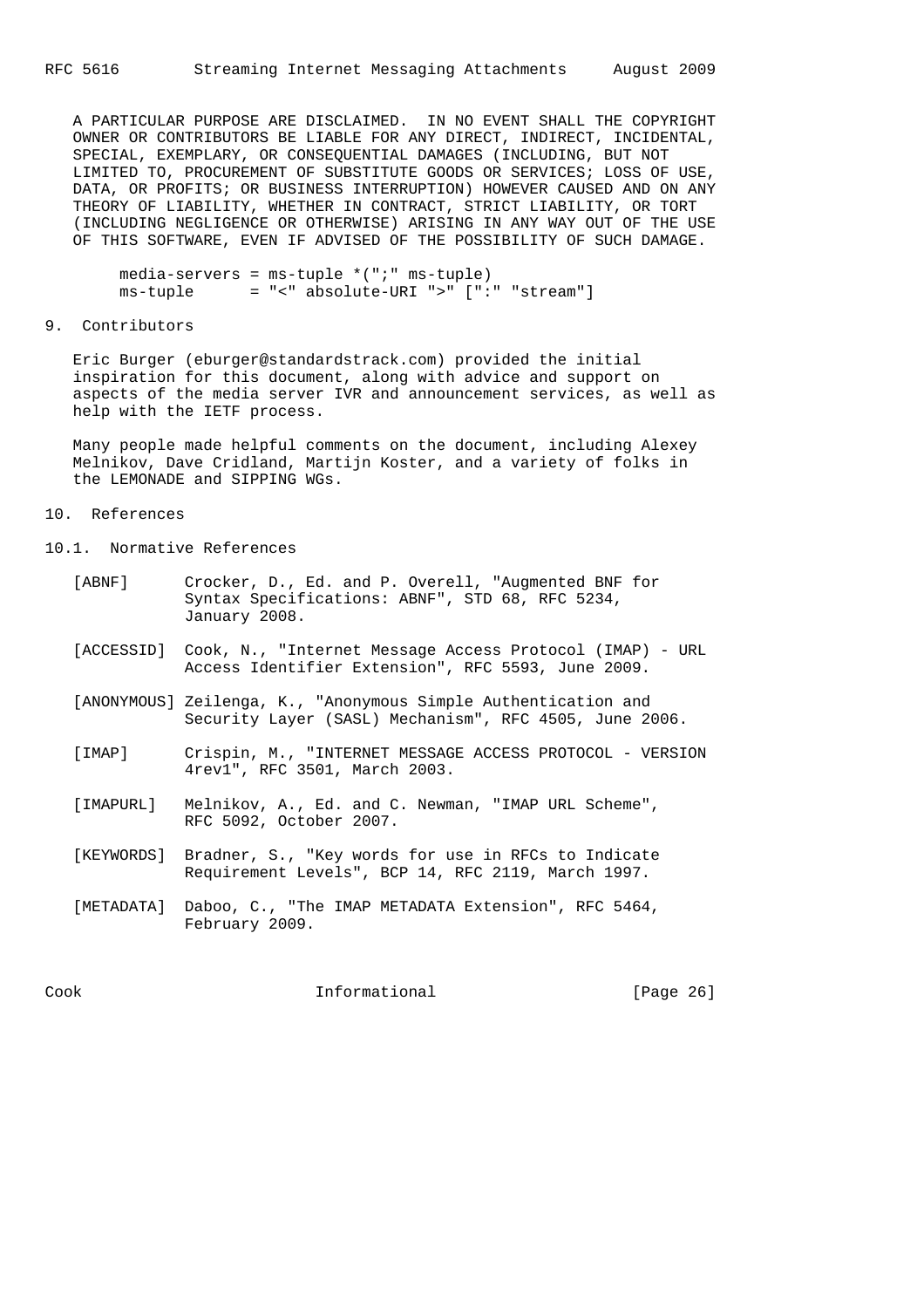RFC 5616 Streaming Internet Messaging Attachments August 2009

 [MIME] Freed, N. and N. Borenstein, "Multipurpose Internet Mail Extensions (MIME)", RFC 2045, November 1996.

> Freed, N. and N. Borenstein, "Multipurpose Internet Mail Extensions (MIME) Part Two: Media Types", RFC 2046, November 1996.

> Moore, K., "MIME (Multipurpose Internet Mail Extensions) Part Three: Message Header Extensions for Non-ASCII Text", RFC 2047, November 1996.

> Freed, N. and J. Klensin, "Media Type Specifications and Registration Procedures", BCP 13, RFC 4288, December 2005.

 Freed, N. and J. Klensin, "Multipurpose Internet Mail Extensions (MIME) Part Four: Registration Procedures", BCP 13, RFC 4289, December 2005.

 Freed, N. and N. Borenstein, "Multipurpose Internet Mail Extensions (MIME) Part Five: Conformance Criteria and Examples", RFC 2049, November 1996.

- [MSCML] Van Dyke, J., Burger, E., Ed., and A. Spitzer, "Media Server Control Markup Language (MSCML) and Protocol", RFC 5022, September 2007.
- [NETANN] Burger, E., Van Dyke, J., and A. Spitzer, "Basic Network Media Services with SIP", RFC 4240, December 2005.
- [RFC3986] Berners-Lee, T., Fielding, R., and L. Masinter, "Uniform Resource Identifier (URI): Generic Syntax", STD 66, RFC 3986, January 2005.
- [RTP] Schulzrinne, H., Casner, S., Frederick, R., and V. Jacobson, "RTP: A Transport Protocol for Real-Time Applications", STD 64, RFC 3550, July 2003.
- [SDP] Handley, M., Jacobson, V., and C. Perkins, "SDP: Session Description Protocol", RFC 4566, July 2006.
- [SIP] Rosenberg, J., Schulzrinne, H., Camarillo, G., Johnston, A., Peterson, J., Sparks, R., Handley, M., and E. Schooler, "SIP: Session Initiation Protocol", RFC 3261, June 2002.
- [TLS] Dierks, T. and E. Rescorla, "The Transport Layer Security (TLS) Protocol Version 1.2", RFC 5246, August 2008.

Cook Informational [Page 27]